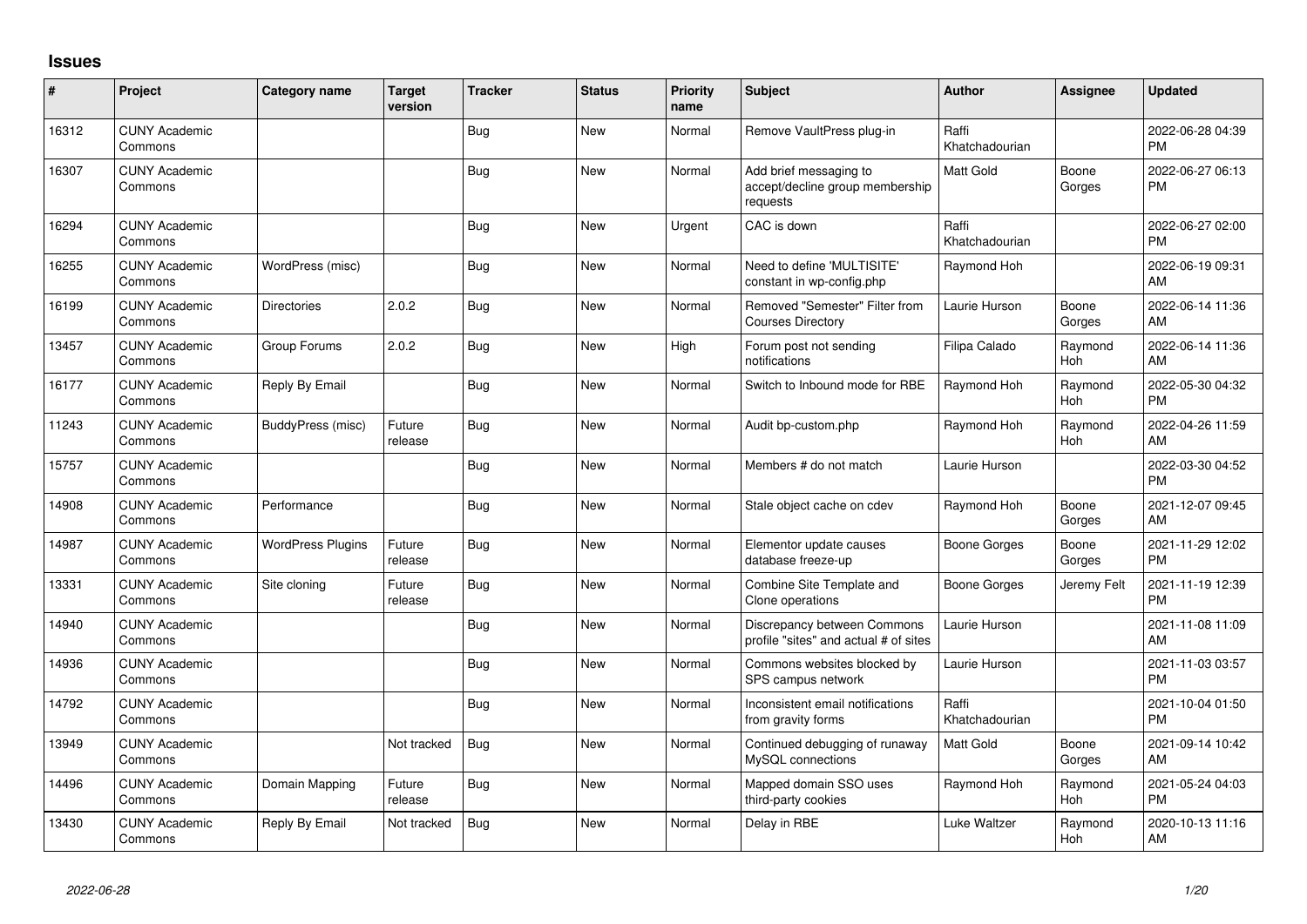| #     | Project                         | <b>Category name</b>     | Target<br>version | <b>Tracker</b> | <b>Status</b> | <b>Priority</b><br>name | <b>Subject</b>                                                                                               | <b>Author</b>       | <b>Assignee</b>       | <b>Updated</b>                |
|-------|---------------------------------|--------------------------|-------------------|----------------|---------------|-------------------------|--------------------------------------------------------------------------------------------------------------|---------------------|-----------------------|-------------------------------|
| 12573 | <b>CUNY Academic</b><br>Commons | <b>WordPress Plugins</b> | Future<br>release | Bug            | <b>New</b>    | Normal                  | <b>CommentPress Core Issues</b>                                                                              | scott voth          |                       | 2020-03-24 04:32<br><b>PM</b> |
| 12438 | <b>CUNY Academic</b><br>Commons | Courses                  | Not tracked       | Bug            | <b>New</b>    | Normal                  | Site appearing twice                                                                                         | Laurie Hurson       | Boone<br>Gorges       | 2020-02-18 01:34<br><b>PM</b> |
| 11879 | <b>CUNY Academic</b><br>Commons |                          | Not tracked       | Bug            | New           | Normal                  | Hypothesis comments appearing<br>on multiple, different pdfs across<br>blogs                                 | Laurie Hurson       | Laurie Hurson         | 2019-09-19 02:39<br><b>PM</b> |
| 11392 | <b>CUNY Academic</b><br>Commons |                          | Future<br>release | Bug            | <b>New</b>    | Normal                  | Migrate users away from<br><b>StatPress</b>                                                                  | <b>Boone Gorges</b> |                       | 2019-04-23 03:53<br><b>PM</b> |
| 11024 | <b>CUNY Academic</b><br>Commons | WordPress (misc)         | Future<br>release | <b>Bug</b>     | <b>New</b>    | Normal                  | Subsites should not show "you<br>should update your .htaccess<br>now" notice after permalink setting<br>save | <b>Boone Gorges</b> |                       | 2019-01-28 01:35<br><b>PM</b> |
| 10794 | <b>CUNY Academic</b><br>Commons | Performance              | Not tracked       | Bug            | <b>New</b>    | Normal                  | Memcached connection<br>occasionally breaks                                                                  | <b>Boone Gorges</b> | Boone<br>Gorges       | 2018-12-06 03:30<br><b>PM</b> |
| 9926  | <b>CUNY Academic</b><br>Commons | <b>WordPress Plugins</b> | Future<br>release | Bug            | <b>New</b>    | Normal                  | twitter-mentions-as-comments<br>cron jobs can run long                                                       | <b>Boone Gorges</b> | Boone<br>Gorges       | 2018-10-24 12:34<br><b>PM</b> |
| 7981  | <b>CUNY Academic</b><br>Commons | Social Paper             | Future<br>release | Bug            | New           | Normal                  | Social Paper comments should<br>not go to spam                                                               | Luke Waltzer        | Boone<br>Gorges       | 2018-04-16 03:52<br><b>PM</b> |
| 7663  | <b>CUNY Academic</b><br>Commons | Social Paper             | Future<br>release | <b>Bug</b>     | <b>New</b>    | Normal                  | Social Paper notifications not<br>formatted correctly on secondary<br>sites                                  | Boone Gorges        | Boone<br>Gorges       | 2018-04-16 03:52<br><b>PM</b> |
| 7022  | <b>CUNY Academic</b><br>Commons | Announcements            | Future<br>release | <b>Bug</b>     | <b>New</b>    | Normal                  | Sitewide announcements should<br>be displayed on, and dismissable<br>from, mapped domains                    | Boone Gorges        | Boone<br>Gorges       | 2018-03-22 10:18<br>AM        |
| 9346  | <b>CUNY Academic</b><br>Commons | WordPress (misc)         | Not tracked       | Bug            | <b>New</b>    | Normal                  | Clone cetls.bmcc.cuny.edu for<br>development                                                                 | Owen Roberts        | Raymond<br><b>Hoh</b> | 2018-03-06 05:35<br><b>PM</b> |
| 8440  | <b>CUNY Academic</b><br>Commons | Onboarding               | Not tracked       | Bug            | <b>New</b>    | Normal                  | Create Test Email Accounts for<br><b>Onboarding Project</b>                                                  | Stephen Real        | Stephen Real          | 2017-08-01 09:49<br><b>PM</b> |
| 7928  | <b>CUNY Academic</b><br>Commons | Group Forums             | Not tracked       | Bug            | <b>New</b>    | Normal                  | Duplicate Forum post                                                                                         | Luke Waltzer        | Raymond<br>Hoh        | 2017-04-11 09:27<br><b>PM</b> |
| 6755  | <b>CUNY Academic</b><br>Commons | WordPress (misc)         | Future<br>release | Bug            | <b>New</b>    | Normal                  | Cannot Deactivate Plugin                                                                                     | Laura Kane          |                       | 2016-11-16 01:12<br><b>PM</b> |
| 6749  | <b>CUNY Academic</b><br>Commons | Events                   | Future<br>release | Bug            | <b>New</b>    | Low                     | BPEO iCal request can trigger<br>very large number of DB queries                                             | <b>Boone Gorges</b> | Raymond<br>Hoh        | 2016-11-15 10:09<br><b>PM</b> |
| 5488  | <b>CUNY Academic</b><br>Commons | Social Paper             | Future<br>release | <b>Bug</b>     | <b>New</b>    | Normal                  | Add a "last edited by" field to<br>Social Paper group directories                                            | Boone Gorges        |                       | 2016-04-21 10:05<br><b>PM</b> |
| 5282  | <b>CUNY Academic</b><br>Commons | Social Paper             | Future<br>release | <b>Bug</b>     | New           | Normal                  | Replying via email directs to<br>paper but not individual comment.                                           | Marilyn Weber       | Raymond<br>Hoh        | 2016-03-02 01:48<br><b>PM</b> |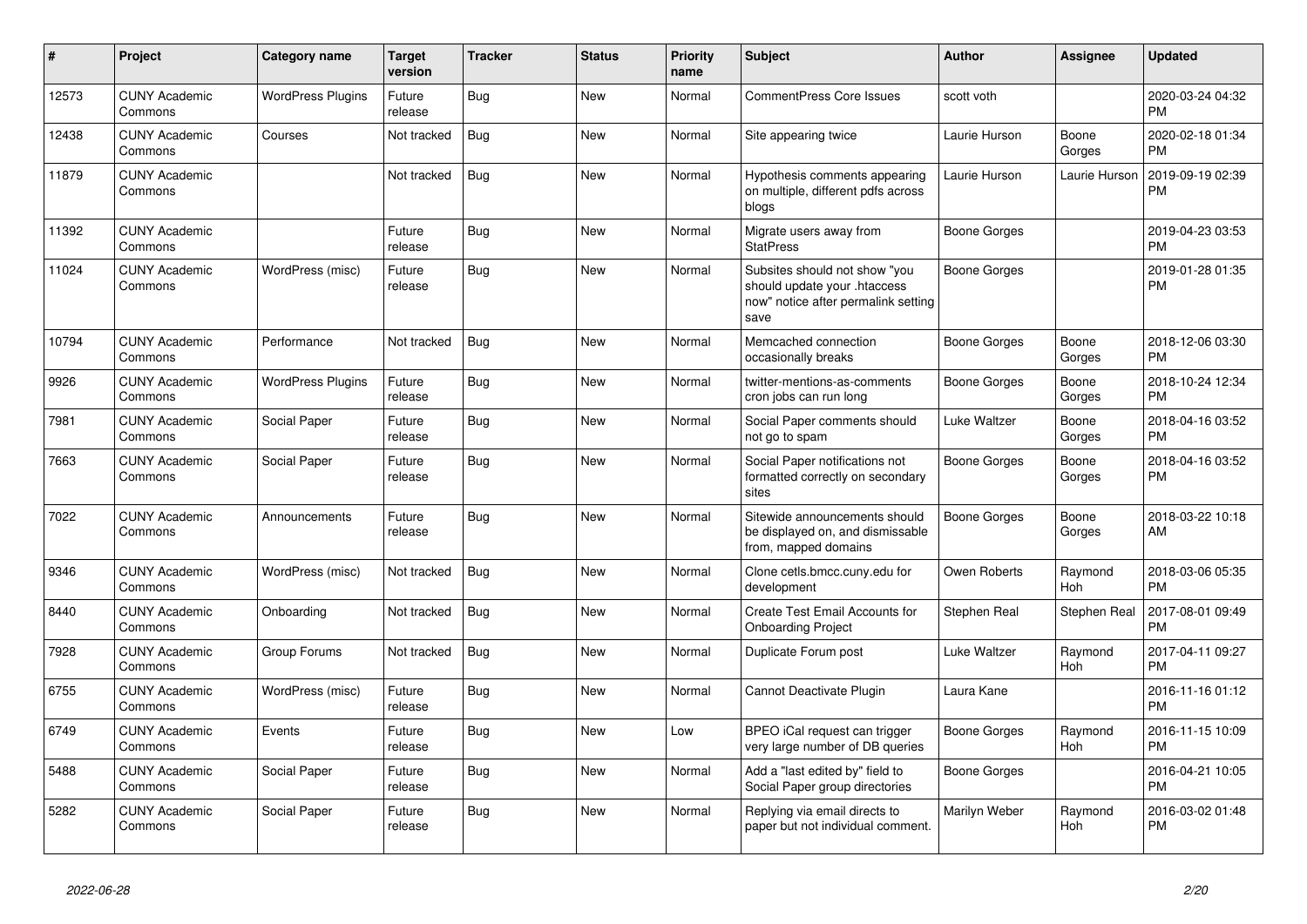| #     | Project                         | <b>Category name</b>           | <b>Target</b><br>version | <b>Tracker</b> | <b>Status</b> | <b>Priority</b><br>name | Subject                                                                                       | <b>Author</b>           | Assignee          | <b>Updated</b>                |
|-------|---------------------------------|--------------------------------|--------------------------|----------------|---------------|-------------------------|-----------------------------------------------------------------------------------------------|-------------------------|-------------------|-------------------------------|
| 4972  | <b>CUNY Academic</b><br>Commons | Analytics                      | Not tracked              | <b>Bug</b>     | New           | Normal                  | <b>Newsletter Analytics</b>                                                                   | Stephen Real            | Matt Gold         | 2015-12-09 12:54<br><b>PM</b> |
| 4535  | <b>CUNY Academic</b><br>Commons | My Commons                     | Future<br>release        | <b>Bug</b>     | New           | Low                     | My Commons filter issue                                                                       | scott voth              | Raymond<br>Hoh    | 2015-09-01 11:17<br>AM        |
| 3691  | <b>CUNY Academic</b><br>Commons | <b>WordPress Plugins</b>       | Future<br>release        | <b>Bug</b>     | New           | Normal                  | <b>WPMU Domain Mapping</b><br>Debugging on cdev                                               | Raymond Hoh             | Matt Gold         | 2014-12-12 09:04<br>AM        |
| 16314 | <b>CUNY Academic</b><br>Commons |                                |                          | Feature        | <b>New</b>    | Normal                  | Install Multicollab plug-in?                                                                  | Raffi<br>Khatchadourian |                   | 2022-06-28 05:52<br><b>PM</b> |
| 13891 | <b>CUNY Academic</b><br>Commons | Internal Tools and<br>Workflow | 2.1.0                    | Feature        | New           | Normal                  | Migrate automated linting to<br><b>GitHub Actions</b>                                         | <b>Boone Gorges</b>     | Jeremy Felt       | 2022-06-28 12:21<br><b>PM</b> |
| 15194 | <b>CUNY Academic</b><br>Commons | Internal Tools and<br>Workflow | 2.1.0                    | Feature        | <b>New</b>    | Normal                  | PHPCS sniff for un-restored<br>switch_to_blog() calls                                         | <b>Boone Gorges</b>     | Jeremy Felt       | 2022-05-26 10:45<br>AM        |
| 15883 | <b>CUNY Academic</b><br>Commons |                                | 2.1.0                    | Feature        | New           | Normal                  | Release BPGES update                                                                          | Boone Gorges            | Boone<br>Gorges   | 2022-05-26 10:39<br>AM        |
| 14787 | <b>CUNY Academic</b><br>Commons | Plugin Packages                | Future<br>release        | Feature        | New           | Normal                  | Creating a "Design" plugin<br>package                                                         | Laurie Hurson           | scott voth        | 2022-04-27 04:56<br><b>PM</b> |
| 8835  | <b>CUNY Academic</b><br>Commons | Blogs (BuddyPress)             | Future<br>release        | Feature        | New           | Normal                  | Extend cuny is shortlinks to sites                                                            | Luke Waltzer            | Boone<br>Gorges   | 2022-04-26 11:59<br>AM        |
| 14184 | <b>CUNY Academic</b><br>Commons | <b>Public Portfolio</b>        | Future<br>release        | Feature        | New           | Normal                  | Centralized mechanism for storing<br>Campus affiliations                                      | <b>Boone Gorges</b>     | Boone<br>Gorges   | 2022-01-04 11:35<br>AM        |
| 10226 | <b>CUNY Academic</b><br>Commons | Courses                        | Future<br>release        | Feature        | <b>New</b>    | Normal                  | Add "My Courses" to drop down<br>list                                                         | scott voth              | Boone<br>Gorges   | 2021-11-19 12:42<br><b>PM</b> |
| 13835 | <b>CUNY Academic</b><br>Commons | WordPress (misc)               | Future<br>release        | Feature        | <b>New</b>    | Normal                  | Allow OneSearch widget to have<br>'CUNY' as campus                                            | <b>Boone Gorges</b>     | Boone<br>Gorges   | 2021-11-19 12:39<br><b>PM</b> |
| 13650 | <b>CUNY Academic</b><br>Commons | Group Library                  | Future<br>release        | Feature        | New           | Normal                  | Forum Attachments in Group<br>Library                                                         | Laurie Hurson           |                   | 2021-11-19 12:30<br><b>PM</b> |
| 14309 | <b>CUNY Academic</b><br>Commons | Group Library                  | Future<br>release        | Feature        | New           | Normal                  | Better handling of<br>bp group document file<br>download attempts when file is<br>not present | <b>Boone Gorges</b>     | Boone<br>Gorges   | 2021-11-19 12:28<br>РM        |
| 13199 | <b>CUNY Academic</b><br>Commons | Group Forums                   | Future<br>release        | Feature        | New           | Normal                  | Favoring Groups over bbPress<br>plugin                                                        | Colin McDonald          | Colin<br>McDonald | 2021-11-19 12:28<br>PM        |
| 13358 | <b>CUNY Academic</b><br>Commons | Group Forums                   | Future<br>release        | Feature        | New           | Normal                  | Improved UI for group forum<br>threading settings                                             | Boone Gorges            | Raymond<br>Hoh    | 2021-11-19 12:27<br>PM        |
| 12042 | <b>CUNY Academic</b><br>Commons | <b>Email Notifications</b>     | Future<br>release        | Feature        | New           | Normal                  | Improved error logging for BPGES   Boone Gorges<br>send queue                                 |                         | Boone<br>Gorges   | 2021-11-19 12:25<br><b>PM</b> |
| 14394 | <b>CUNY Academic</b><br>Commons |                                | Not tracked              | Feature        | New           | Normal                  | Commons News Site - redesign                                                                  | scott voth              | scott voth        | 2021-09-14 10:46<br>AM        |
| 11968 | JustPublics@365<br>MediaCamp    |                                |                          | Feature        | New           | Normal                  | Nanoscience Retractable Display<br>Unit                                                       | Donald Cherry           | Bonnie<br>Eissner | 2021-02-19 08:50<br>AM        |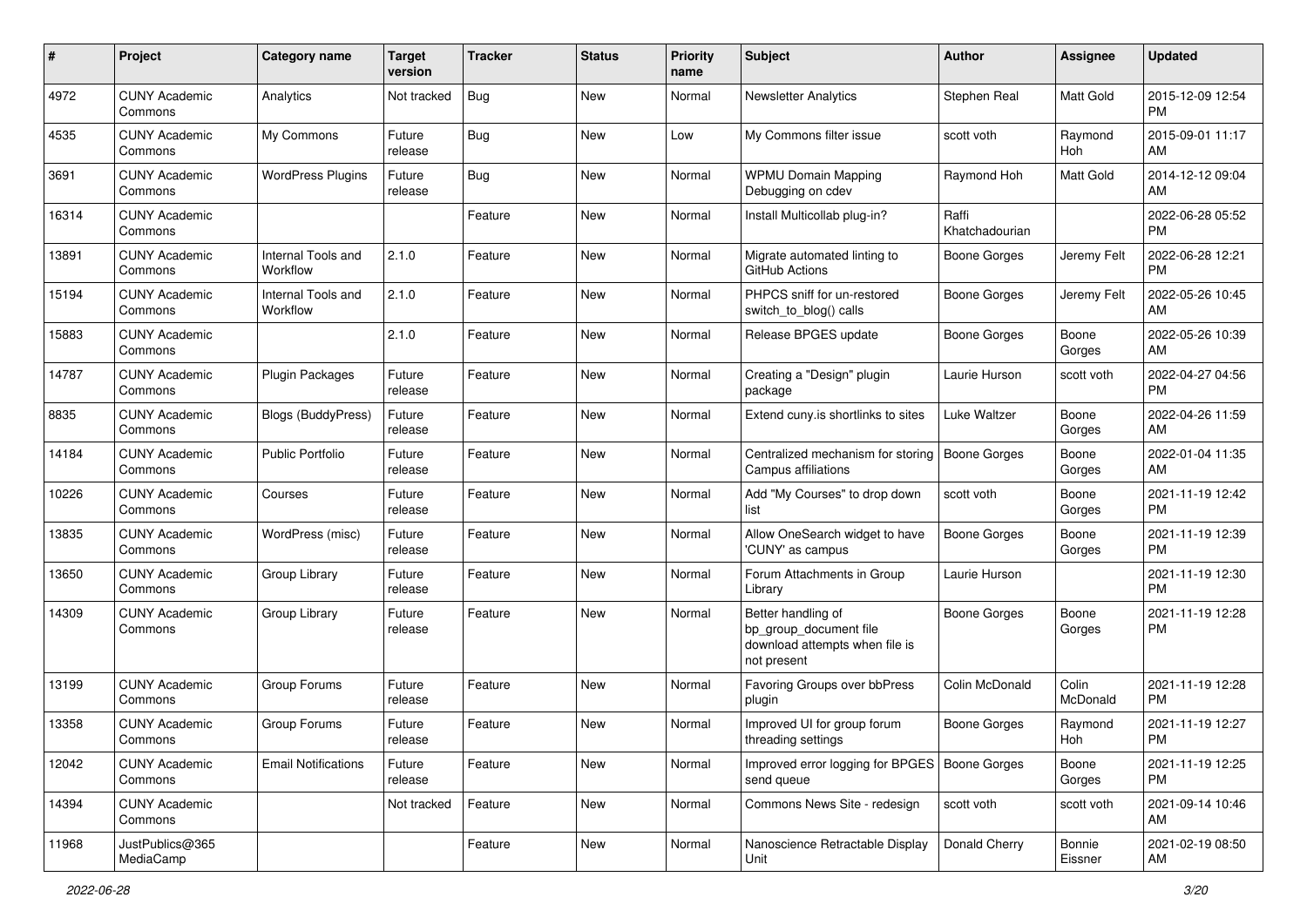| #     | Project                         | <b>Category name</b>       | <b>Target</b><br>version | <b>Tracker</b> | <b>Status</b> | <b>Priority</b><br>name | Subject                                                                                                                                      | Author                  | Assignee            | <b>Updated</b>                |
|-------|---------------------------------|----------------------------|--------------------------|----------------|---------------|-------------------------|----------------------------------------------------------------------------------------------------------------------------------------------|-------------------------|---------------------|-------------------------------|
| 13466 | <b>CUNY Academic</b><br>Commons | Cavalcade                  | Future<br>release        | Feature        | <b>New</b>    | Normal                  | Automated cleanup for duplicate<br>Cavalcade tasks                                                                                           | <b>Boone Gorges</b>     | Boone<br>Gorges     | 2020-10-13 05:24<br><b>PM</b> |
| 13370 | <b>CUNY Academic</b><br>Commons | Group Library              | Future<br>release        | Feature        | New           | Normal                  | Library bulk deletion and folder<br>editing                                                                                                  | Colin McDonald          | Boone<br>Gorges     | 2020-10-13 10:41<br>AM        |
| 13048 | <b>CUNY Academic</b><br>Commons | Shortcodes and<br>embeds   | Future<br>release        | Feature        | <b>New</b>    | Normal                  | Jupyter Notebooks support                                                                                                                    | <b>Boone Gorges</b>     |                     | 2020-07-14 11:46<br>AM        |
| 12911 | <b>CUNY Academic</b><br>Commons |                            | Not tracked              | Feature        | <b>New</b>    | Normal                  | Block access to xmlrpc.php based<br>on User-Agent                                                                                            | <b>Boone Gorges</b>     | Boone<br>Gorges     | 2020-06-09 05:12<br><b>PM</b> |
| 10354 | <b>CUNY Academic</b><br>Commons | <b>Public Portfolio</b>    | Future<br>release        | Feature        | <b>New</b>    | Normal                  | Opt out of Having a Profile Page                                                                                                             | scott voth              | Chris Stein         | 2020-05-12 10:43<br>AM        |
| 12091 | <b>CUNY Academic</b><br>Commons | <b>Group Files</b>         | Future<br>release        | Feature        | <b>New</b>    | Normal                  | Improved pre-upload file<br>validation for bp-group-documents                                                                                | <b>Boone Gorges</b>     | Boone<br>Gorges     | 2019-11-14 01:21<br><b>PM</b> |
| 11789 | <b>CUNY Academic</b><br>Commons | Courses                    | Future<br>release        | Feature        | New           | Normal                  | Ability to remove item from<br>Courses list                                                                                                  | Laurie Hurson           | Sonja Leix          | 2019-09-24 12:28<br><b>PM</b> |
| 11860 | <b>CUNY Academic</b><br>Commons | Registration               | Future<br>release        | Feature        | <b>New</b>    | Normal                  | <b>Ensure Students Are Aware They</b><br>Can Use Aliases At Registration                                                                     | scott voth              |                     | 2019-09-24 08:46<br>AM        |
| 5050  | <b>CUNY Academic</b><br>Commons | Social Paper               | Future<br>release        | Feature        | New           | Low                     | Making comments visible in SP<br>editing mode (SP suggestion #1)                                                                             | Marilyn Weber           | Samantha<br>Raddatz | 2019-09-17 11:10<br><b>PM</b> |
| 11834 | <b>CUNY Academic</b><br>Commons | <b>Group Files</b>         | Future<br>release        | Feature        | New           | Normal                  | Improved tools for managing<br>group file folders                                                                                            | <b>Boone Gorges</b>     | Sonja Leix          | 2019-09-06 03:55<br>PM        |
| 11531 | <b>CUNY Academic</b><br>Commons | Events                     | Future<br>release        | Feature        | <b>New</b>    | Normal                  | Main Events calendar should<br>include non-public events that<br>user has access to                                                          | scott voth              | Boone<br>Gorges     | 2019-06-11 10:00<br>AM        |
| 4635  | <b>CUNY Academic</b><br>Commons | Authentication             | Future<br>release        | Feature        | <b>New</b>    | Normal                  | Allow non-WP authentication                                                                                                                  | Boone Gorges            | Sonja Leix          | 2019-03-01 02:05<br><b>PM</b> |
| 9720  | <b>CUNY Academic</b><br>Commons | Authentication             | Future<br>release        | Feature        | <b>New</b>    | Normal                  | The Commons should be an<br>oAuth provider                                                                                                   | <b>Boone Gorges</b>     |                     | 2019-03-01 02:04<br><b>PM</b> |
| 5992  | <b>CUNY Academic</b><br>Commons | <b>Email Notifications</b> | Future<br>release        | Feature        | <b>New</b>    | Normal                  | Changing the From line of<br>autogenerated blog emails                                                                                       | Marilyn Weber           |                     | 2018-09-27 05:19<br><b>PM</b> |
| 9908  | <b>CUNY Academic</b><br>Commons |                            | Not tracked              | Feature        | <b>New</b>    | Normal                  | Is it possible to send email<br>updates to users (or an email<br>address not on the list) for only a<br>single page AFTER being<br>prompted? | <b>Michael Shields</b>  | scott voth          | 2018-06-11 01:34<br><b>PM</b> |
| 9643  | <b>CUNY Academic</b><br>Commons | Publicity                  | Not tracked              | Feature        | New           | Normal                  | Create a page on the Commons<br>for logos etc.                                                                                               | Stephen Real            | Stephen Real        | 2018-04-24 10:53<br>AM        |
| 9420  | <b>CUNY Academic</b><br>Commons | cuny.is                    | Not tracked              | Feature        | New           | Normal                  | Request for http://cuny.is/streams                                                                                                           | Raffi<br>Khatchadourian | Marilyn<br>Weber    | 2018-04-02 10:08<br>AM        |
| 3580  | <b>CUNY Academic</b><br>Commons | Group Blogs                | Future<br>release        | Feature        | New           | Normal                  | Multiple blogs per group                                                                                                                     | <b>Boone Gorges</b>     | Boone<br>Gorges     | 2018-02-20 02:02<br><b>PM</b> |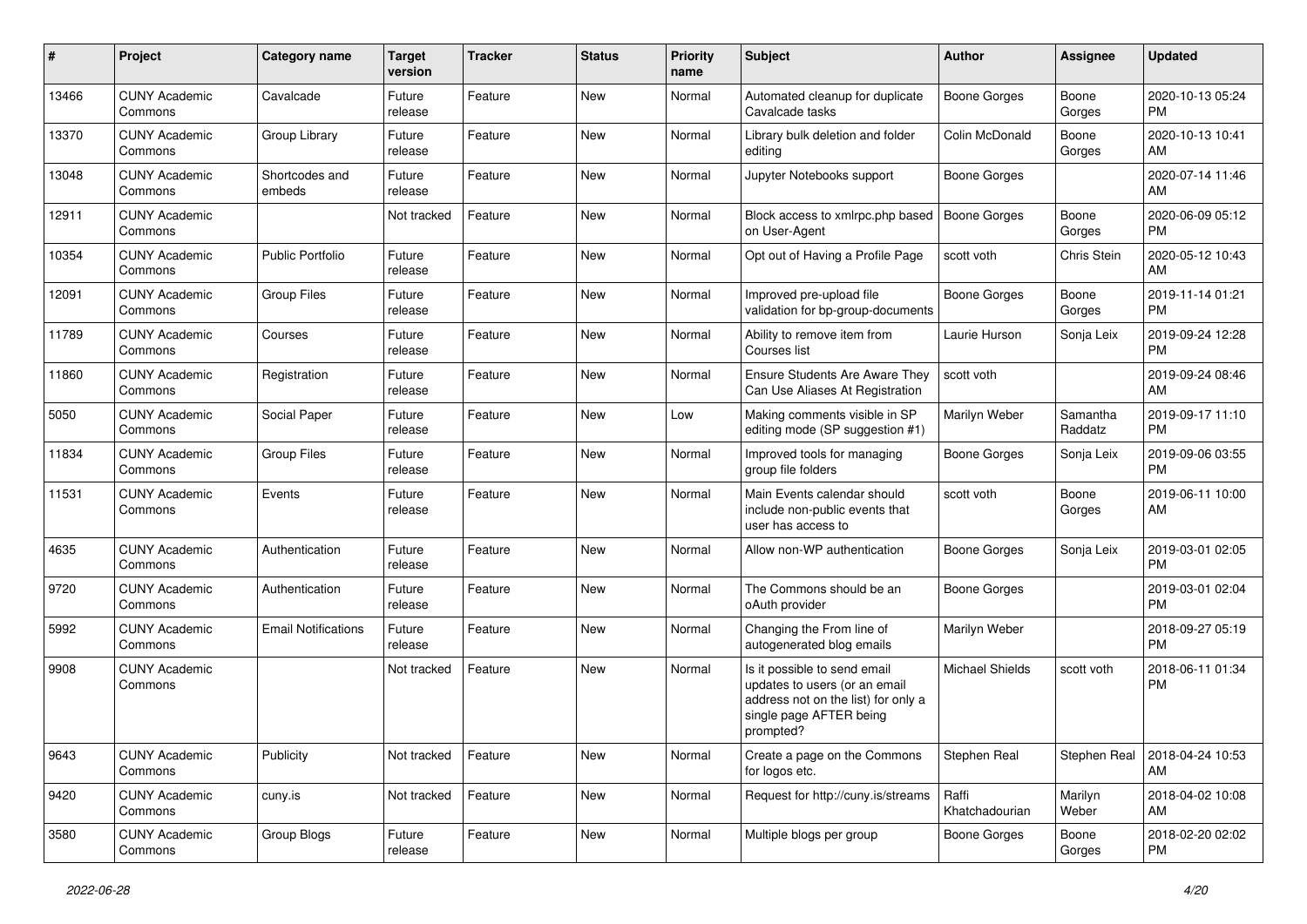| #    | Project                         | <b>Category name</b>      | <b>Target</b><br>version | <b>Tracker</b> | <b>Status</b> | <b>Priority</b><br>name | Subject                                                                                                                                               | Author                  | <b>Assignee</b>     | <b>Updated</b>                |
|------|---------------------------------|---------------------------|--------------------------|----------------|---------------|-------------------------|-------------------------------------------------------------------------------------------------------------------------------------------------------|-------------------------|---------------------|-------------------------------|
| 3615 | <b>CUNY Academic</b><br>Commons | Redmine                   | Not tracked              | Feature        | <b>New</b>    | Low                     | Create Redmine issues via email                                                                                                                       | Dominic Giglio          | Boone<br>Gorges     | 2017-11-16 11:36<br>AM        |
| 8498 | <b>CUNY Academic</b><br>Commons | <b>WordPress Plugins</b>  | Future<br>release        | Feature        | New           | Low                     | <b>Gravity Forms Email Users</b>                                                                                                                      | Raffi<br>Khatchadourian | <b>Matt Gold</b>    | 2017-10-13 12:58<br><b>PM</b> |
| 8211 | <b>CUNY Academic</b><br>Commons | <b>WordPress Themes</b>   | Future<br>release        | Feature        | New           | Normal                  | Theme Suggestions: Material<br>Design-Inspired Themes                                                                                                 | Margaret Galvan         | Margaret<br>Galvan  | 2017-08-07 02:48<br><b>PM</b> |
| 4481 | <b>CUNY Academic</b><br>Commons | Events                    | Future<br>release        | Feature        | <b>New</b>    | Normal                  | Group admins/mods should have<br>the ability to unlink an event from<br>the group                                                                     | <b>Boone Gorges</b>     | Boone<br>Gorges     | 2017-04-24 03:53<br><b>PM</b> |
| 5199 | <b>CUNY Academic</b><br>Commons | Social Paper              | Future<br>release        | Feature        | New           | Normal                  | add tables to the SP editor                                                                                                                           | Marilyn Weber           |                     | 2016-10-24 11:27<br>AM        |
| 6389 | <b>CUNY Academic</b><br>Commons | <b>BuddyPress Docs</b>    | Future<br>release        | Feature        | <b>New</b>    | Low                     | Make Discussion Area Visible<br>When Editing a Doc                                                                                                    | Luke Waltzer            | Boone<br>Gorges     | 2016-10-21 04:16<br><b>PM</b> |
| 6332 | <b>CUNY Academic</b><br>Commons | WordPress (misc)          | Future<br>release        | Feature        | <b>New</b>    | Normal                  | Allow uploaded files to be marked<br>as private in an ad hoc way                                                                                      | <b>Boone Gorges</b>     |                     | 2016-10-17 11:41<br><b>PM</b> |
| 6078 | <b>CUNY Academic</b><br>Commons | <b>Blogs (BuddyPress)</b> | Future<br>release        | Feature        | New           | Normal                  | <b>Explore Adding Network Blog</b><br>Metadata Plugin                                                                                                 | Luke Waltzer            | Luke Waltzer        | 2016-10-11 10:29<br><b>PM</b> |
| 5679 | <b>CUNY Academic</b><br>Commons | Analytics                 | Not tracked              | Feature        | <b>New</b>    | Normal                  | Logged In Users for GA                                                                                                                                | Valerie Townsend        | Valerie<br>Townsend | 2016-06-11 09:49<br>AM        |
| 5489 | <b>CUNY Academic</b><br>Commons | Social Paper              | Future<br>release        | Feature        | New           | Normal                  | Asc/desc sorting for Social Paper<br>directories                                                                                                      | <b>Boone Gorges</b>     |                     | 2016-04-21 10:06<br><b>PM</b> |
| 5053 | <b>CUNY Academic</b><br>Commons | Social Paper              | Future<br>release        | Feature        | <b>New</b>    | Low                     | Scrollable menu to add readers<br>(SP suggestion #4)                                                                                                  | Marilyn Weber           | Samantha<br>Raddatz | 2016-04-21 05:21<br><b>PM</b> |
| 5397 | <b>CUNY Academic</b><br>Commons | Social Paper              | Future<br>release        | Feature        | <b>New</b>    | Normal                  | frustrating to have to<br>enable/disable in SP                                                                                                        | Marilyn Weber           | Samantha<br>Raddatz | 2016-04-20 03:39<br><b>PM</b> |
| 3657 | <b>CUNY Academic</b><br>Commons | WordPress (misc)          | Not tracked              | Feature        | <b>New</b>    | Normal                  | Create alert for GC email<br>addresses                                                                                                                | <b>Matt Gold</b>        | <b>Matt Gold</b>    | 2016-04-14 11:29<br><b>PM</b> |
| 5205 | <b>CUNY Academic</b><br>Commons | Social Paper              | Future<br>release        | Feature        | New           | Normal                  | Social Paper folders                                                                                                                                  | Marilyn Weber           |                     | 2016-02-11 10:24<br><b>PM</b> |
| 5058 | <b>CUNY Academic</b><br>Commons | Social Paper              | Future<br>release        | Feature        | New           | Low                     | Can there be a clearer signal that<br>even when comments have<br>already been made you add<br>comments by clicking on the side?<br>(SP suggestion #5) | Marilyn Weber           | Samantha<br>Raddatz | 2016-02-11 10:24<br><b>PM</b> |
| 5052 | <b>CUNY Academic</b><br>Commons | Social Paper              | Future<br>release        | Feature        | New           | Low                     | Sentence by sentence or line by<br>line comments (SP suggestion #3)                                                                                   | Marilyn Weber           | Boone<br>Gorges     | 2016-02-11 10:24<br><b>PM</b> |
| 1167 | <b>CUNY Academic</b><br>Commons | <b>Email Invitations</b>  | Future<br>release        | Feature        | New           | Low                     | Allow email invitations to be<br>resent                                                                                                               | <b>Boone Gorges</b>     | Boone<br>Gorges     | 2015-11-12 12:53<br>AM        |
| 1166 | <b>CUNY Academic</b><br>Commons | <b>Email Invitations</b>  | Future<br>release        | Feature        | New           | Low                     | Better organizational tools for<br>Sent Invites                                                                                                       | <b>Boone Gorges</b>     | Boone<br>Gorges     | 2015-11-09 06:02<br><b>PM</b> |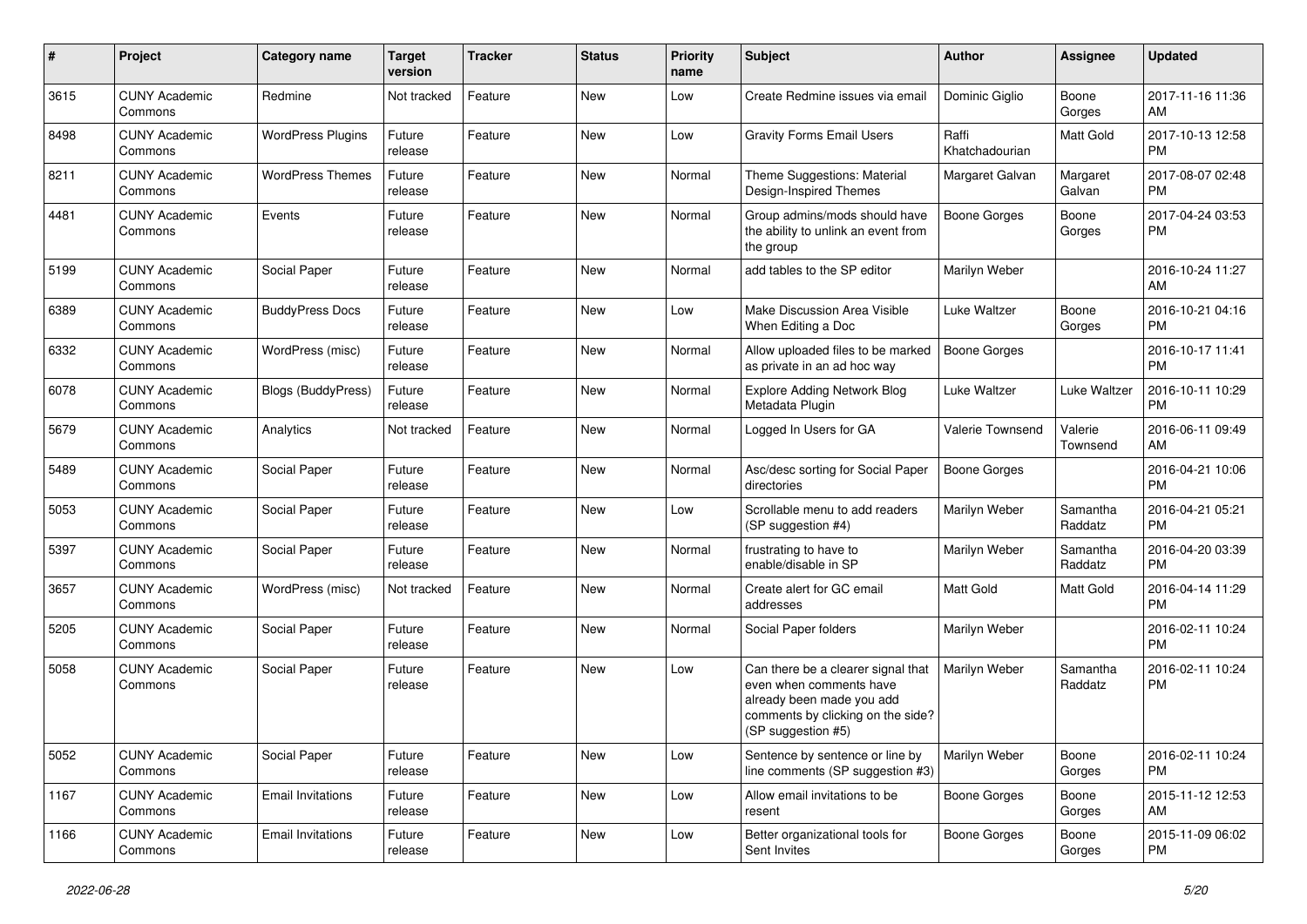| $\pmb{\sharp}$ | <b>Project</b>                  | <b>Category name</b>     | <b>Target</b><br>version | <b>Tracker</b> | <b>Status</b> | Priority<br>name | <b>Subject</b>                                                                 | Author          | Assignee            | <b>Updated</b>                |
|----------------|---------------------------------|--------------------------|--------------------------|----------------|---------------|------------------|--------------------------------------------------------------------------------|-----------------|---------------------|-------------------------------|
| 308            | <b>CUNY Academic</b><br>Commons | Registration             | Future<br>release        | Feature        | New           | Normal           | Group recommendations for<br>signup process                                    | Boone Gorges    | Samantha<br>Raddatz | 2015-11-09 05:07<br><b>PM</b> |
| 2753           | <b>CUNY Academic</b><br>Commons | <b>Public Portfolio</b>  | Future<br>release        | Feature        | <b>New</b>    | Normal           | Create actual actual tagification in<br>academic interests and other<br>fields | Micki Kaufman   | Boone<br>Gorges     | 2015-01-05 08:52<br><b>PM</b> |
| 364            | <b>CUNY Academic</b><br>Commons | <b>WordPress Plugins</b> | Future<br>release        | Feature        | New           | Normal           | <b>Bulletin Board</b>                                                          | Matt Gold       |                     | 2015-01-05 08:50<br><b>PM</b> |
| 3048           | <b>CUNY Academic</b><br>Commons | <b>Public Portfolio</b>  | Future<br>release        | Feature        | New           | Low              | Images for rich text profile fields                                            | Boone Gorges    | Boone<br>Gorges     | 2014-02-19 12:56<br><b>PM</b> |
| 15685          | <b>CUNY Academic</b><br>Commons |                          |                          | Support        | <b>New</b>    | High             | problem with chrome?                                                           | Marilyn Weber   |                     | 2022-04-25 03:40<br><b>PM</b> |
| 15816          | <b>CUNY Academic</b><br>Commons |                          | Not tracked              | Support        | New           | Normal           | slow loading at SPS                                                            | Marilyn Weber   |                     | 2022-04-05 01:26<br><b>PM</b> |
| 15767          | <b>CUNY Academic</b><br>Commons | WordPress (misc)         |                          | Support        | New           | Normal           | Site loading slowly                                                            | scott voth      | Boone<br>Gorges     | 2022-04-04 08:56<br><b>PM</b> |
| 15565          | <b>CUNY Academic</b><br>Commons |                          |                          | Support        | New           | Normal           | Events - send updates to an email   Marilyn Weber<br>listserv                  |                 |                     | 2022-03-10 01:06<br><b>PM</b> |
| 15045          | <b>CUNY Academic</b><br>Commons |                          |                          | Support        | New           | Normal           | no result for KCeL in the search<br>box on the commons                         | Marilyn Weber   |                     | 2021-12-10 11:29<br>AM        |
| 14911          | <b>CUNY Academic</b><br>Commons | <b>WordPress Themes</b>  | Not tracked              | Support        | <b>New</b>    | Normal           | Twentytwentyone theme                                                          | Marilyn Weber   |                     | 2021-10-28 10:37<br>AM        |
| 13286          | <b>CUNY Academic</b><br>Commons |                          | Not tracked              | Support        | <b>New</b>    | Normal           | problem connecting with<br>WordPress app                                       | Marilyn Weber   | Raymond<br>Hoh      | 2020-09-08 11:16<br>AM        |
| 12382          | <b>CUNY Academic</b><br>Commons | Membership               | Not tracked              | Support        | <b>New</b>    | Normal           | Email request change                                                           | Marilyn Weber   | Marilyn<br>Weber    | 2020-02-06 12:56<br><b>PM</b> |
| 12352          | <b>CUNY Academic</b><br>Commons |                          | Not tracked              | Support        | <b>New</b>    | Normal           | 'posts list" page builder block<br>option                                      | Marilyn Weber   |                     | 2020-02-03 01:29<br><b>PM</b> |
| 12328          | <b>CUNY Academic</b><br>Commons |                          | Not tracked              | Support        | <b>New</b>    | Normal           | Sign up Code for Non-CUNY<br>Faculty                                           | Laurie Hurson   |                     | 2020-01-28 10:25<br>AM        |
| 12247          | <b>CUNY Academic</b><br>Commons | Publicity                | Not tracked              | Support        | New           | Normal           | <b>Screenshot of First Commons</b><br>Homepage                                 | scott voth      | scott voth          | 2020-01-14 12:08<br><b>PM</b> |
| 11883          | <b>CUNY Academic</b><br>Commons | Help/Codex               | Not tracked              | Support        | New           | Normal           | Need Embedding Help Page<br>Update (Tableau)                                   | Anthony Wheeler | scott voth          | 2019-09-24 08:49<br>AM        |
| 11545          | <b>CUNY Academic</b><br>Commons | <b>WordPress Plugins</b> | Not tracked              | Support        | New           | Normal           | Twitter searches in WordPress                                                  | Gina Cherry     | <b>Matt Gold</b>    | 2019-09-23 01:03<br><b>PM</b> |
| 11624          | <b>CUNY Academic</b><br>Commons | WordPress (misc)         | Not tracked              | Support        | <b>New</b>    | Normal           | Change pages into posts or swap<br>database for a Commons site?                | Stephen Klein   | Raymond<br>Hoh      | 2019-07-09 11:04<br>AM        |
| 11496          | <b>CUNY Academic</b><br>Commons | <b>Public Portfolio</b>  | 1.15.2                   | Support        | <b>New</b>    | Normal           | Replace Twitter Icon on Member<br>Portfolio page                               | scott voth      | Boone<br>Gorges     | 2019-06-06 01:03<br>PM        |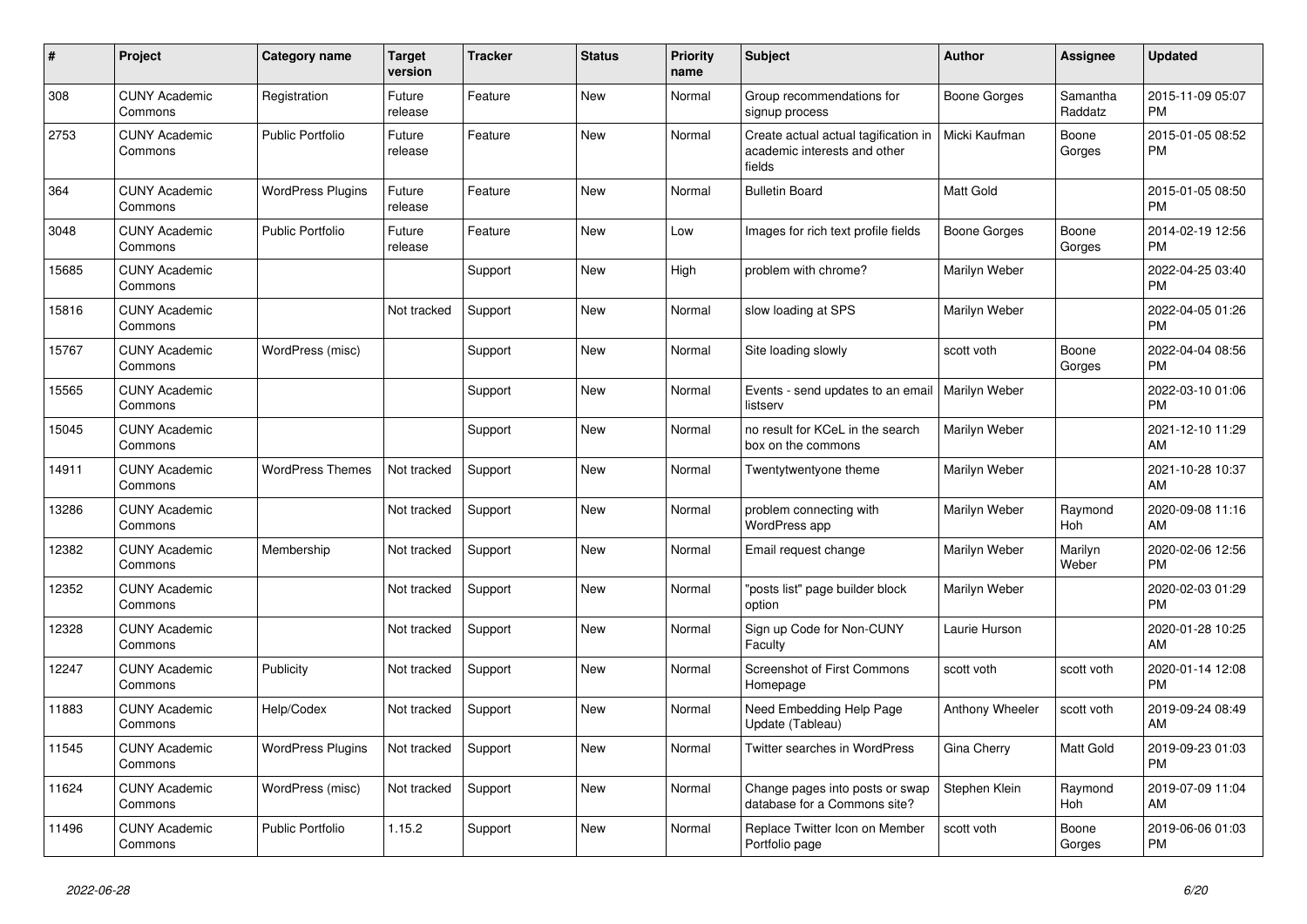| #     | <b>Project</b>                  | <b>Category name</b>        | <b>Target</b><br>version | <b>Tracker</b> | <b>Status</b> | <b>Priority</b><br>name | <b>Subject</b>                                                                       | <b>Author</b>           | Assignee            | Updated                       |
|-------|---------------------------------|-----------------------------|--------------------------|----------------|---------------|-------------------------|--------------------------------------------------------------------------------------|-------------------------|---------------------|-------------------------------|
| 10839 | <b>CUNY Academic</b><br>Commons | About page                  | Not tracked              | Support        | <b>New</b>    | Normal                  | <b>Mission Statement Needs</b><br>Revision                                           | scott voth              | <b>Matt Gold</b>    | 2018-12-26 10:58<br>AM        |
| 9729  | <b>CUNY Academic</b><br>Commons | <b>SEO</b>                  | Not tracked              | Support        | New           | Normal                  | 503 Errors showing on<br>newlaborforum.cuny.edu                                      | Diane Krauthamer        | Raymond<br>Hoh      | 2018-05-22 04:48<br><b>PM</b> |
| 8607  | <b>CUNY Academic</b><br>Commons |                             | Not tracked              | Support        | <b>New</b>    | Normal                  | Paypal?                                                                              | Marilyn Weber           | Matt Gold           | 2018-05-15 01:37<br>PM        |
| 12392 | <b>CUNY Academic</b><br>Commons | Help/Codex                  | Not tracked              | Documentation  | <b>New</b>    | Normal                  | <b>Updates to Common Commons</b><br>Questions on Help Page                           | scott voth              | Margaret<br>Galvan  | 2020-02-11 10:53<br>AM        |
| 3565  | <b>CUNY Academic</b><br>Commons | My Commons                  | Not tracked              | Documentation  | New           | Normal                  | Load Newest inconsistencies                                                          | Chris Stein             | scott voth          | 2015-11-09 01:16<br>PМ        |
| 14475 | <b>CUNY Academic</b><br>Commons |                             | Not tracked              | Publicity      | New           | Normal                  | <b>OER Showcase Page</b>                                                             | Laurie Hurson           | Laurie Hurson       | 2021-09-14 10:46<br>AM        |
| 11393 | <b>CUNY Academic</b><br>Commons |                             | Not tracked              | Publicity      | <b>New</b>    | Normal                  | After 1.15 release, ceate a hero<br>slide and post about adding a site<br>to a group | scott voth              | Patrick<br>Sweeney  | 2019-05-14 10:32<br>AM        |
| 6665  | <b>CUNY Academic</b><br>Commons |                             | Not tracked              | Publicity      | <b>New</b>    | Normal                  | Dead Link in 1.10 announcement<br>post                                               | Paige Dupont            | Stephen Real        | 2016-12-01 03:11<br>PM        |
| 5298  | <b>CUNY Academic</b><br>Commons |                             | Not tracked              | Publicity      | <b>New</b>    | Normal                  | Survey Pop-Up Text                                                                   | Samantha Raddatz        | Samantha<br>Raddatz | 2016-03-22 12:27<br>PМ        |
| 3509  | <b>CUNY Academic</b><br>Commons | Publicity                   | 1.7                      | Publicity      | <b>New</b>    | Normal                  | Create 1.7 digital signage imagery                                                   | Micki Kaufman           | Marilyn<br>Weber    | 2014-10-01 12:40<br>PM        |
| 3506  | <b>CUNY Academic</b><br>Commons | Publicity                   | 1.7                      | Publicity      | New           | Normal                  | Prepare 1.7 email messaging                                                          | Micki Kaufman           | Micki<br>Kaufman    | 2014-10-01 12:36<br>PM        |
| 10439 | <b>CUNY Academic</b><br>Commons | Design                      | 2.1.0                    | Design/UX      | New           | Normal                  | Create Style Guide for Commons                                                       | Sonja Leix              | Sara Cannon         | 2022-06-28 01:43<br>РM        |
| 10580 | <b>CUNY Academic</b><br>Commons | Information<br>Architecture | Future<br>release        | Design/UX      | <b>New</b>    | Normal                  | Primary nav item review                                                              | Boone Gorges            | Sara Cannon         | 2022-06-28 01:29<br>PM        |
| 15210 | <b>CUNY Academic</b><br>Commons | Analytics                   | Not tracked              | Design/UX      | <b>New</b>    | Normal                  | Google Analytics improvements                                                        | Colin McDonald          | Boone<br>Gorges     | 2022-05-24 10:47<br>AM        |
| 11843 | <b>CUNY Academic</b><br>Commons | WordPress (misc)            | Future<br>release        | Design/UX      | <b>New</b>    | Normal                  | Tweaking the Gutenberg Editor<br>Interface                                           | Laurie Hurson           |                     | 2022-04-26 12:00<br>PМ        |
| 7624  | <b>CUNY Academic</b><br>Commons | BuddyPress (misc)           | Future<br>release        | Design/UX      | <b>New</b>    | Normal                  | <b>BP Notifications</b>                                                              | Luke Waltzer            | Paige Dupont        | 2017-02-08 10:43<br>PM        |
| 5182  | <b>CUNY Academic</b><br>Commons | Social Paper                | Future<br>release        | Design/UX      | <b>New</b>    | Normal                  | "Publishing" a private paper on<br>social paper?                                     | Raffi<br>Khatchadourian | Boone<br>Gorges     | 2016-10-13 04:12<br><b>PM</b> |
| 5183  | <b>CUNY Academic</b><br>Commons | Social Paper                | Future<br>release        | Design/UX      | <b>New</b>    | Normal                  | Creating a new paper when<br>viewing an existing paper                               | Raffi<br>Khatchadourian | Samantha<br>Raddatz | 2016-02-02 12:09<br><b>PM</b> |
| 4622  | <b>CUNY Academic</b><br>Commons | <b>Public Portfolio</b>     | Future<br>release        | Design/UX      | <b>New</b>    | Normal                  | <b>Profile Visibility Settings</b>                                                   | Samantha Raddatz        | Samantha<br>Raddatz | 2015-09-21 12:18<br><b>PM</b> |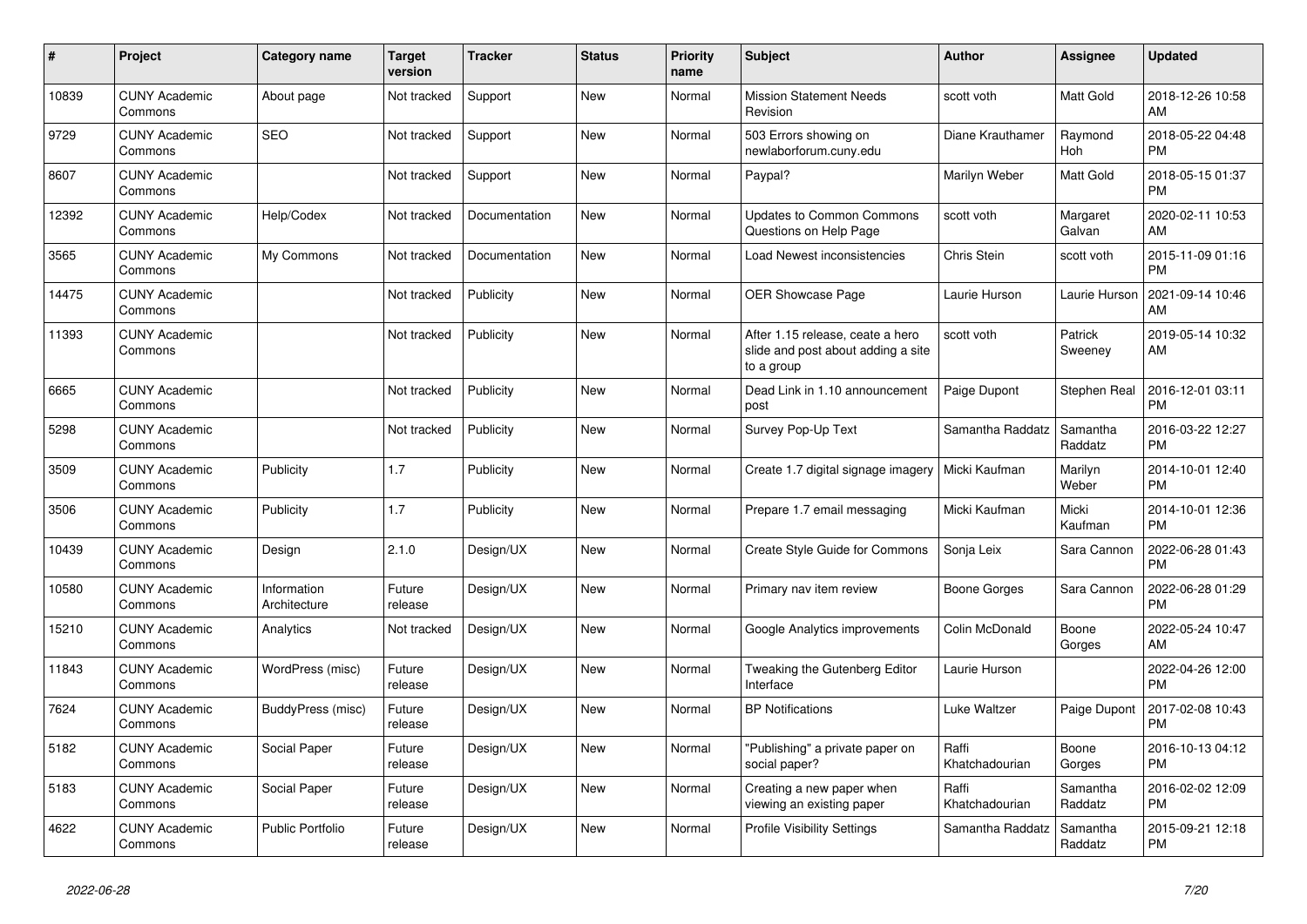| $\pmb{\#}$ | Project                         | <b>Category name</b>      | Target<br>version | <b>Tracker</b> | <b>Status</b> | <b>Priority</b><br>name | <b>Subject</b>                                                         | Author                        | <b>Assignee</b>       | <b>Updated</b>                |
|------------|---------------------------------|---------------------------|-------------------|----------------|---------------|-------------------------|------------------------------------------------------------------------|-------------------------------|-----------------------|-------------------------------|
| 4592       | <b>CUNY Academic</b><br>Commons | Events                    | Future<br>release | Design/UX      | <b>New</b>    | Normal                  | Event Creation - Venue Dropdown<br>Slow                                | Samantha Raddatz              | Boone<br>Gorges       | 2015-09-14 04:56<br><b>PM</b> |
| 4226       | <b>CUNY Academic</b><br>Commons | <b>BuddyPress Docs</b>    | Future<br>release | Design/UX      | <b>New</b>    | Normal                  | Add option to connect a Doc with<br>a Group                            | Samantha Raddatz              | Samantha<br>Raddatz   | 2015-09-09 04:08<br><b>PM</b> |
| 4253       | <b>CUNY Academic</b><br>Commons | <b>Public Portfolio</b>   | Future<br>release | Design/UX      | <b>New</b>    | Normal                  | Encourage users to add portfolio<br>content                            | Samantha Raddatz              | Samantha<br>Raddatz   | 2015-07-07 11:32<br>AM        |
| 4225       | <b>CUNY Academic</b><br>Commons | <b>DiRT</b> Integration   | Future<br>release | Design/UX      | <b>New</b>    | Normal                  | Add information to DIRT page (in<br>Create a Group)                    | Samantha Raddatz              | <b>Matt Gold</b>      | 2015-06-26 03:14<br><b>PM</b> |
| 4222       | <b>CUNY Academic</b><br>Commons | <b>User Experience</b>    | Future<br>release | Design/UX      | <b>New</b>    | Normal                  | Add information to 'Delete<br>Account' page                            | Samantha Raddatz   scott voth |                       | 2015-06-26 11:35<br>AM        |
| 3059       | <b>CUNY Academic</b><br>Commons | Group Forums              | Future<br>release | Design/UX      | <b>New</b>    | Normal                  | Forum Post Permissable Content<br><b>Explanatory Text</b>              | Chris Stein                   | Chris Stein           | 2015-04-02 11:27<br>AM        |
| 12436      | <b>CUNY Academic</b><br>Commons |                           | Not tracked       | <b>Bug</b>     | Assigned      | Normal                  | Nightly system downtime                                                | Boone Gorges                  |                       | 2020-08-01 09:30<br>AM        |
| 9835       | <b>CUNY Academic</b><br>Commons | Group Forums              | Future<br>release | Bug            | Assigned      | Normal                  | add a "like" function?                                                 | Marilyn Weber                 | <b>Erik Trainer</b>   | 2018-06-05 01:49<br><b>PM</b> |
| 8992       | <b>NYCDH Community</b><br>Site  |                           |                   | <b>Bug</b>     | Assigned      | Normal                  | Multiple RBE error reports                                             | <b>Matt Gold</b>              | Raymond<br>Hoh        | 2017-12-11 05:43<br><b>PM</b> |
| 6995       | <b>CUNY Academic</b><br>Commons | Home Page                 | Not tracked       | <b>Bug</b>     | Assigned      | Normal                  | member filter on homepage not<br>working                               | <b>Matt Gold</b>              | Raymond<br>Hoh        | 2016-12-11 09:46<br><b>PM</b> |
| 6671       | <b>CUNY Academic</b><br>Commons | Reply By Email            | Not tracked       | <b>Bug</b>     | Assigned      | Normal                  | 'Post too often" RBE error<br>message                                  | <b>Matt Gold</b>              | Raymond<br>Hoh        | 2016-11-11 09:55<br>AM        |
| 5268       | <b>CUNY Academic</b><br>Commons | Group Forums              | Future<br>release | <b>Bug</b>     | Assigned      | Normal                  | Long-time to post to multiple<br>groups                                | Luke Waltzer                  | Daniel Jones          | 2016-09-07 06:31<br><b>PM</b> |
| 5827       | <b>CUNY Academic</b><br>Commons | <b>Public Portfolio</b>   | Future<br>release | <b>Bug</b>     | Assigned      | Normal                  | Academic Interests square<br>bracket links not working                 | scott voth                    | Chris Stein           | 2016-08-11 11:59<br><b>PM</b> |
| 5691       | <b>CUNY Academic</b><br>Commons | <b>Blogs (BuddyPress)</b> | Future<br>release | Bug            | Assigned      | High                    | Differing numbers on Sites display   Matt Gold                         |                               | Raymond<br>Hoh        | 2016-06-13 01:37<br><b>PM</b> |
| 4438       | <b>CUNY Academic</b><br>Commons | Events                    | Future<br>release | <b>Bug</b>     | Assigned      | Normal                  | Events Calendar - Export<br><b>Recurring Events</b>                    | scott voth                    | Daniel Jones          | 2016-05-23 04:25<br><b>PM</b> |
| 4661       | <b>CUNY Academic</b><br>Commons | <b>User Experience</b>    | Future<br>release | <b>Bug</b>     | Assigned      | Normal                  | Simplify Events text                                                   | <b>Matt Gold</b>              | Samantha<br>Raddatz   | 2015-10-02 09:06<br><b>PM</b> |
| 4388       | <b>CUNY Academic</b><br>Commons | WordPress (misc)          | Future<br>release | Bug            | Assigned      | Normal                  | Repeated request for<br>authentication.                                | Alice.Lynn<br>McMichael       | Raymond<br><b>Hoh</b> | 2015-08-11 07:35<br><b>PM</b> |
| 2167       | <b>CUNY Academic</b><br>Commons | WordPress (misc)          | Future<br>release | <b>Bug</b>     | Assigned      | Normal                  | <b>CAC-Livestream Plugin Issues</b>                                    | Michael Smith                 | Dominic<br>Giglio     | 2015-01-02 03:06<br><b>PM</b> |
| 2618       | <b>NYCDH Community</b><br>Site  |                           |                   | <b>Bug</b>     | Assigned      | Low                     | Mark blogs as spam when created   Matt Gold<br>by users marked as spam |                               | Boone<br>Gorges       | 2013-06-09 11:38<br>PM        |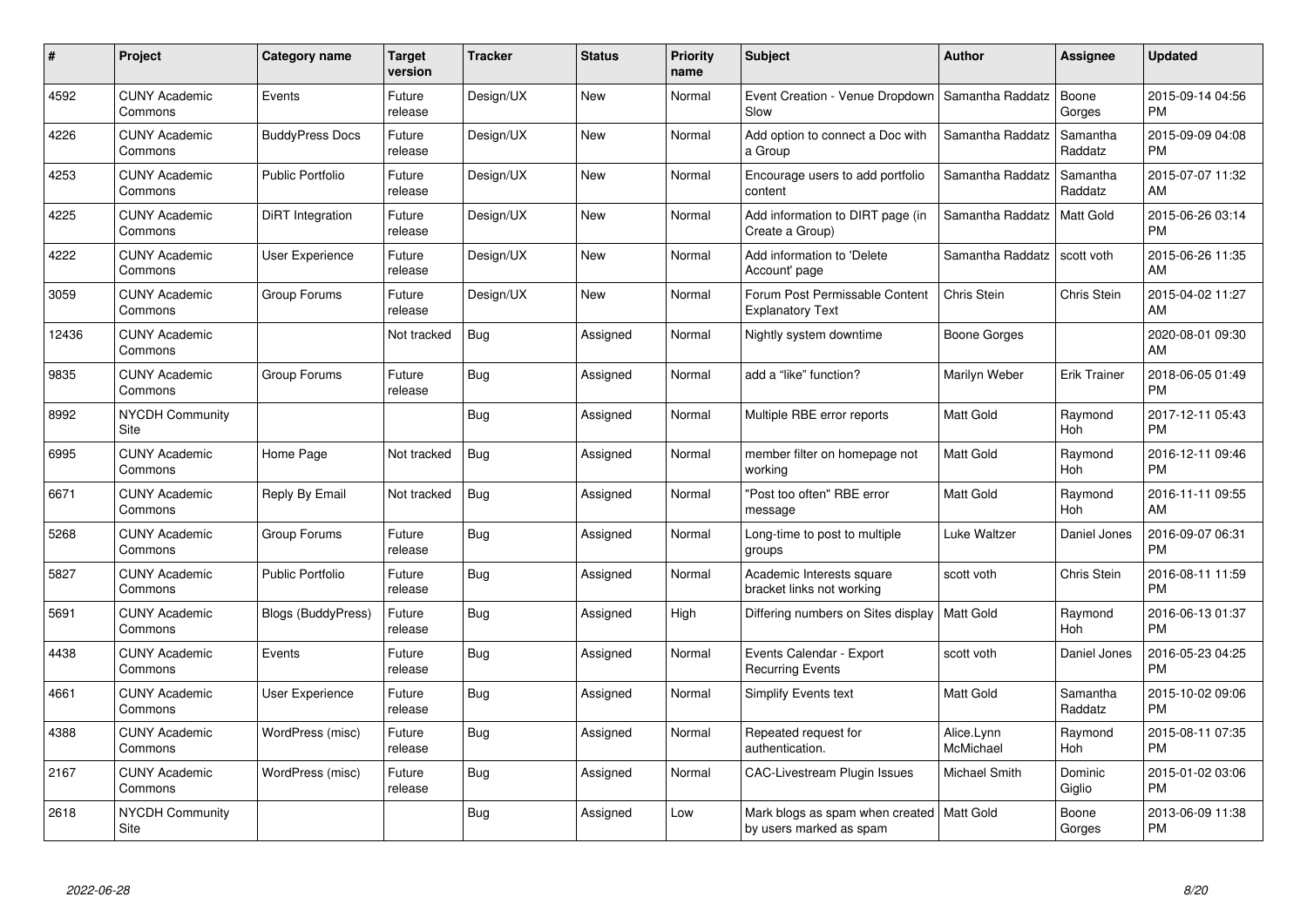| #     | Project                         | <b>Category name</b>       | <b>Target</b><br>version | <b>Tracker</b> | <b>Status</b> | <b>Priority</b><br>name | Subject                                                                                    | Author              | <b>Assignee</b>     | <b>Updated</b>                |
|-------|---------------------------------|----------------------------|--------------------------|----------------|---------------|-------------------------|--------------------------------------------------------------------------------------------|---------------------|---------------------|-------------------------------|
| 15604 | <b>CUNY Academic</b><br>Commons | <b>Email Notifications</b> | Future<br>release        | Feature        | Assigned      | Normal                  | Restructure Commons Group<br><b>Digest Email Messages</b>                                  | <b>Matt Gold</b>    | Boone<br>Gorges     | 2022-05-26 10:45<br>AM        |
| 8900  | <b>CUNY Academic</b><br>Commons | Accessibility              | Future<br>release        | Feature        | Assigned      | Normal                  | Look into tools to enforce<br>accessibility in WP environment                              | Matt Gold           | Boone<br>Gorges     | 2022-04-26 11:59<br>AM        |
| 8901  | <b>CUNY Academic</b><br>Commons | Accessibility              | Future<br>release        | Feature        | Assigned      | Normal                  | Theme analysis for accessibility                                                           | Matt Gold           | Boone<br>Gorges     | 2022-04-26 11:59<br>AM        |
| 3002  | <b>CUNY Academic</b><br>Commons | Search                     | Future<br>release        | Feature        | Assigned      | Normal                  | Overhaul CAC search by using<br>external search appliance                                  | <b>Boone Gorges</b> | Boone<br>Gorges     | 2020-07-15 03:05<br>PM        |
| 5581  | <b>CUNY Academic</b><br>Commons | Analytics                  | Future<br>release        | Feature        | Assigned      | Normal                  | Explore alternatives to Google<br>Analytics                                                | <b>Matt Gold</b>    | Valerie<br>Townsend | 2020-04-17 03:12<br><b>PM</b> |
| 8836  | <b>CUNY Academic</b><br>Commons | Blogs (BuddyPress)         | Future<br>release        | Feature        | Assigned      | Normal                  | Redesign site launch process                                                               | Matt Gold           | Boone<br>Gorges     | 2019-10-03 02:49<br><b>PM</b> |
| 11517 | <b>CUNY Academic</b><br>Commons |                            | Not tracked              | Feature        | Assigned      | Normal                  | wp-accessibility plugin should not<br>strip 'target="_blank" by default                    | <b>Boone Gorges</b> | Laurie Hurson       | 2019-09-24 09:57<br>AM        |
| 5016  | <b>CUNY Academic</b><br>Commons | Events                     | Future<br>release        | Feature        | Assigned      | Low                     | Allow comments to be posted on<br>events                                                   | <b>Matt Gold</b>    | Raymond<br>Hoh      | 2019-03-01 02:23<br><b>PM</b> |
| 10659 | <b>CUNY Academic</b><br>Commons | Group Forums               | Future<br>release        | Feature        | Assigned      | Normal                  | Post to multiple groups via email                                                          | <b>Matt Gold</b>    | Raymond<br>Hoh      | 2018-11-15 12:54<br>AM        |
| 9028  | <b>CUNY Academic</b><br>Commons | Onboarding                 | Future<br>release        | Feature        | Assigned      | Normal                  | suggest groups to new members<br>during the registration process                           | Matt Gold           | Chris Stein         | 2018-10-24 12:34<br><b>PM</b> |
| 10368 | <b>CUNY Academic</b><br>Commons |                            | Future<br>release        | Feature        | Assigned      | Normal                  | Use ORCID data to populate<br>academic profile page                                        | Stephen Francoeu    | Boone<br>Gorges     | 2018-09-25 01:53<br><b>PM</b> |
| 9895  | <b>CUNY Academic</b><br>Commons | Onboarding                 | Future<br>release        | Feature        | Assigned      | Normal                  | Add "Accept Invitation"<br>link/button/function to Group<br>and/or Site invitation emails? | Luke Waltzer        | Boone<br>Gorges     | 2018-06-07 12:42<br><b>PM</b> |
| 3768  | <b>CUNY Academic</b><br>Commons | <b>Public Portfolio</b>    | Future<br>release        | Feature        | Assigned      | Normal                  | Institutions/Past positions on<br>public portfolios                                        | <b>Matt Gold</b>    | Boone<br>Gorges     | 2018-04-23 10:44<br>AM        |
| 8976  | <b>CUNY Academic</b><br>Commons | Reply By Email             | Not tracked              | Feature        | Assigned      | Normal                  | Package RBE new topics<br>posting?                                                         | Matt Gold           | Raymond<br>Hoh      | 2017-12-04 02:34<br><b>PM</b> |
| 8898  | <b>CUNY Academic</b><br>Commons | Social Paper               | Not tracked              | Feature        | Assigned      | Normal                  | Usage data on docs and social<br>paper                                                     | Matt Gold           | Matt Gold           | 2017-11-16 11:32<br>AM        |
| 8837  | <b>CUNY Academic</b><br>Commons |                            | Not tracked              | Feature        | Assigned      | Normal                  | Create a form to request info from<br>people requesting premium<br>themes and plugins      | <b>Matt Gold</b>    | Marilyn<br>Weber    | 2017-11-14 03:35<br><b>PM</b> |
| 8902  | <b>CUNY Academic</b><br>Commons | Design                     | Not tracked              | Feature        | Assigned      | Normal                  | Report back on research on<br><b>BuddyPress themes</b>                                     | Matt Gold           | Michael Smith       | 2017-11-10 12:31<br><b>PM</b> |
| 7828  | <b>CUNY Academic</b><br>Commons |                            | Not tracked              | Feature        | Assigned      | Normal                  | Theme Assessment 2017                                                                      | Margaret Galvan     | Margaret<br>Galvan  | 2017-05-02 10:41<br><b>PM</b> |
| 5316  | <b>CUNY Academic</b><br>Commons | User Experience            | Future<br>release        | Feature        | Assigned      | Normal                  | Prompt user email address<br>updates                                                       | Matt Gold           | Stephen Real        | 2016-12-21 03:30<br><b>PM</b> |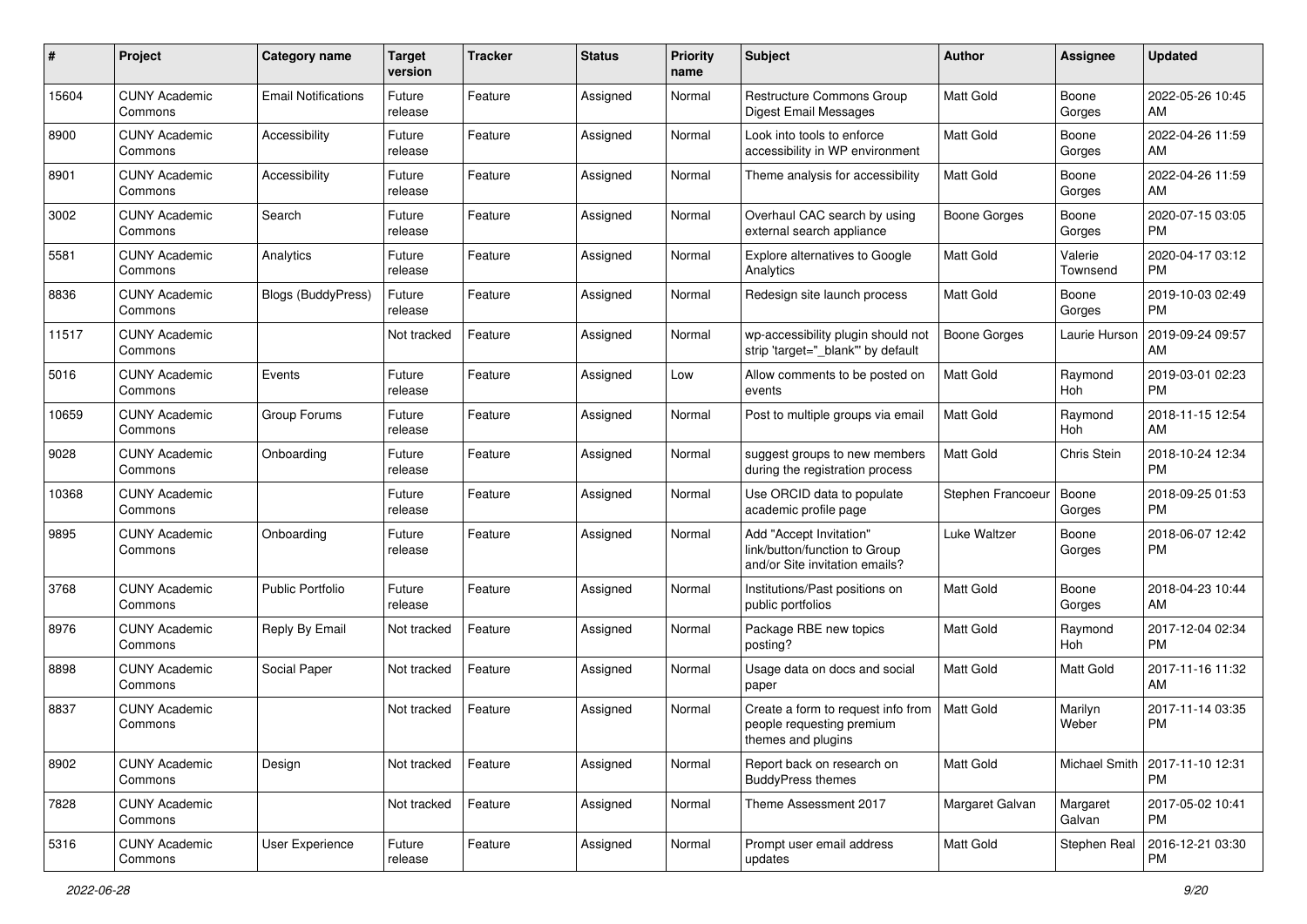| #    | Project                         | Category name                  | <b>Target</b><br>version | <b>Tracker</b> | <b>Status</b> | Priority<br>name | <b>Subject</b>                                                              | Author              | Assignee            | <b>Updated</b>                |
|------|---------------------------------|--------------------------------|--------------------------|----------------|---------------|------------------|-----------------------------------------------------------------------------|---------------------|---------------------|-------------------------------|
| 4980 | <b>CUNY Academic</b><br>Commons | Home Page                      | Future<br>release        | Feature        | Assigned      | Normal           | CAC Featured Content -- Adding<br>Randomization                             | <b>Matt Gold</b>    | Boone<br>Gorges     | 2016-12-12 03:01<br><b>PM</b> |
| 6426 | <b>CUNY Academic</b><br>Commons | Spam/Spam<br>Prevention        | Future<br>release        | Feature        | Assigned      | Normal           | Force captcha on all comments?                                              | <b>Matt Gold</b>    | <b>Tahir Butt</b>   | 2016-10-24 02:06<br><b>PM</b> |
| 1423 | <b>CUNY Academic</b><br>Commons | BuddyPress (misc)              | Future<br>release        | Feature        | Assigned      | Low              | Show an avatar for pingback<br>comment activity items                       | Boone Gorges        | Tahir Butt          | 2016-10-24 12:03<br><b>PM</b> |
| 3090 | <b>CUNY Academic</b><br>Commons | Twitter page                   | Future<br>release        | Feature        | Assigned      | Normal           | Prevent Retweets from showing<br>up on Commons twitter page                 | <b>Matt Gold</b>    | <b>Tahir Butt</b>   | 2016-10-24 11:31<br>AM        |
| 5234 | <b>CUNY Academic</b><br>Commons | Membership                     | Future<br>release        | Feature        | Assigned      | Normal           | Write Unconfirmed patch for WP                                              | <b>Boone Gorges</b> | Boone<br>Gorges     | 2016-10-24 11:18<br>AM        |
| 1417 | <b>CUNY Academic</b><br>Commons | <b>BuddyPress Docs</b>         | Future<br>release        | Feature        | Assigned      | Low              | <b>Bulk actions for BuddyPress Docs</b>                                     | <b>Boone Gorges</b> | Boone<br>Gorges     | 2016-10-17 10:41<br><b>PM</b> |
| 2881 | <b>CUNY Academic</b><br>Commons | <b>Public Portfolio</b>        | Future<br>release        | Feature        | Assigned      | Normal           | Redesign the UX for Profiles                                                | Chris Stein         | Chris Stein         | 2016-10-13 12:45<br><b>PM</b> |
| 5696 | <b>CUNY Academic</b><br>Commons | Events                         | Future<br>release        | Feature        | Assigned      | Normal           | Events Calendar - display options<br>calendar aggregation                   | <b>Matt Gold</b>    | Boone<br>Gorges     | 2016-10-13 11:44<br>AM        |
| 6115 | <b>CUNY Academic</b><br>Commons | Publicity                      | Not tracked              | Feature        | Assigned      | Normal           | create digital signage for GC                                               | Matt Gold           | scott voth          | 2016-10-11 10:09<br><b>PM</b> |
| 5955 | <b>CUNY Academic</b><br>Commons | Outreach                       | Future<br>release        | Feature        | Assigned      | Normal           | Create auto-newsletter for<br>commons members                               | <b>Matt Gold</b>    | Luke Waltzer        | 2016-08-30 10:34<br>AM        |
| 5225 | <b>CUNY Academic</b><br>Commons | Registration                   | Future<br>release        | Feature        | Assigned      | Normal           | On-boarding Issues                                                          | Luke Waltzer        | Samantha<br>Raddatz | 2016-02-12 02:58<br><b>PM</b> |
| 3230 | <b>CUNY Academic</b><br>Commons | Internal Tools and<br>Workflow | Not tracked              | Feature        | Assigned      | High             | Scripts for quicker<br>provisioning/updating of<br>development environments | Boone Gorges        | Boone<br>Gorges     | 2016-01-26 04:54<br><b>PM</b> |
| 1105 | <b>CUNY Academic</b><br>Commons | WordPress (misc)               | Future<br>release        | Feature        | Assigned      | Normal           | Rephrase Blog Privacy Options                                               | <b>Matt Gold</b>    | Samantha<br>Raddatz | 2015-11-09 06:19<br><b>PM</b> |
| 554  | <b>CUNY Academic</b><br>Commons | BuddyPress (misc)              | Future<br>release        | Feature        | Assigned      | Normal           | Add Trackback notifications to<br>site-wide activity feed                   | <b>Matt Gold</b>    | Boone<br>Gorges     | 2015-11-09 06:19<br><b>PM</b> |
| 365  | <b>CUNY Academic</b><br>Commons | WordPress (misc)               | Future<br>release        | Feature        | Assigned      | Normal           | <b>Create Mouseover Tooltips</b><br>throughout Site                         | <b>Matt Gold</b>    | Chris Stein         | 2015-11-09 06:18<br><b>PM</b> |
| 497  | <b>CUNY Academic</b><br>Commons | <b>WordPress Plugins</b>       | Future<br>release        | Feature        | Assigned      | Normal           | Drag and Drop Ordering on<br><b>Gallery Post Plugin</b>                     | <b>Matt Gold</b>    | Ron Rennick         | 2015-11-09 06:18<br><b>PM</b> |
| 287  | <b>CUNY Academic</b><br>Commons | WordPress (misc)               | Future<br>release        | Feature        | Assigned      | Normal           | Create troubleshooting tool for<br>account sign-up                          | Matt Gold           | Boone<br>Gorges     | 2015-11-09 06:17<br><b>PM</b> |
| 2523 | <b>CUNY Academic</b><br>Commons | <b>BuddyPress Docs</b>         | Future<br>release        | Feature        | Assigned      | Normal           | Allow Users to Upload Images to<br><b>BP</b> Docs                           | <b>Matt Gold</b>    | Boone<br>Gorges     | 2015-11-09 06:14<br><b>PM</b> |
| 1744 | <b>CUNY Academic</b><br>Commons | <b>BuddyPress Docs</b>         | Future<br>release        | Feature        | Assigned      | Normal           | Spreadsheet-style Docs                                                      | Boone Gorges        | Boone<br>Gorges     | 2015-11-09 06:13<br><b>PM</b> |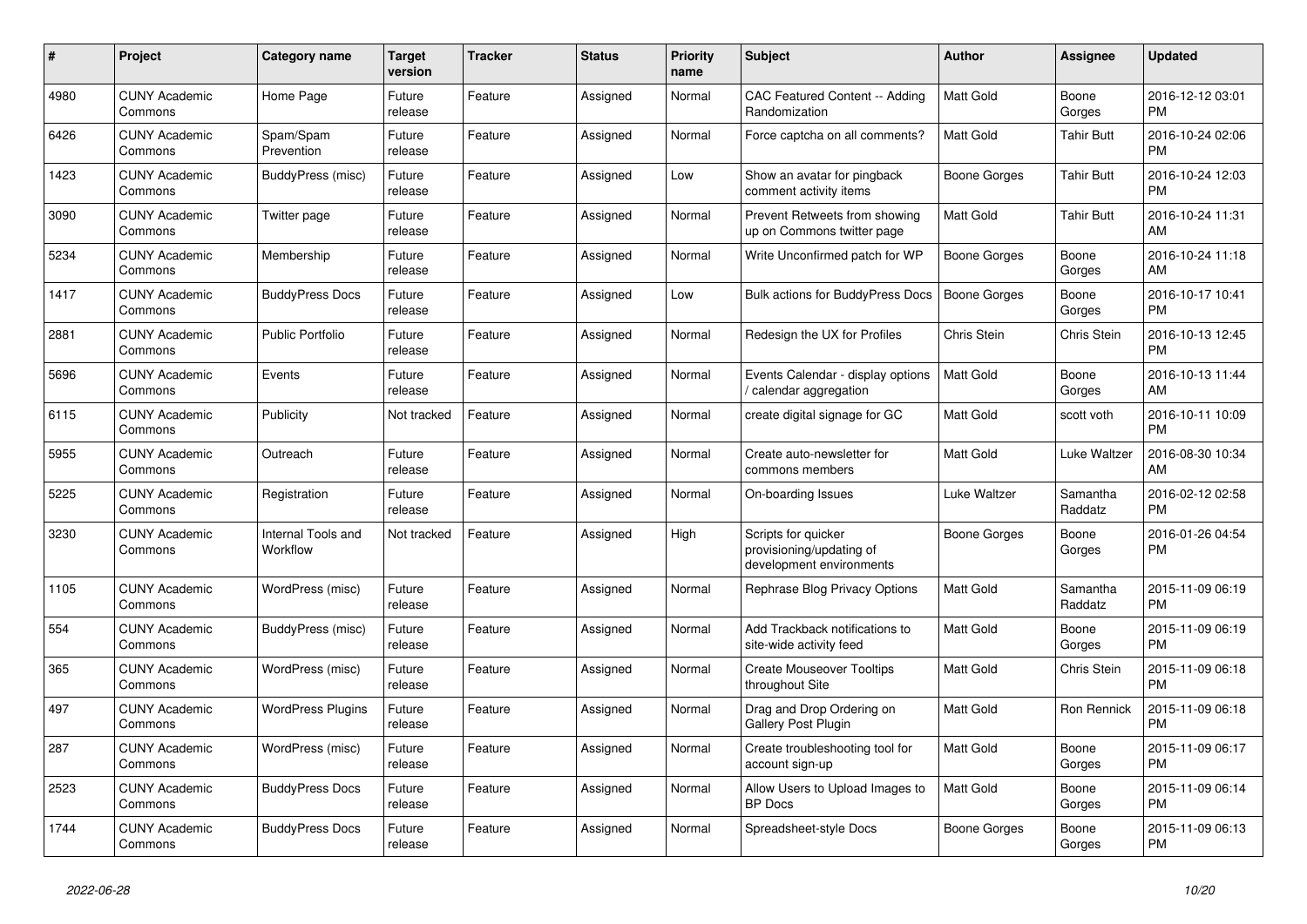| #    | Project                         | <b>Category name</b>       | <b>Target</b><br>version | <b>Tracker</b> | <b>Status</b> | <b>Priority</b><br>name | Subject                                                                       | <b>Author</b>       | <b>Assignee</b>     | <b>Updated</b>                |
|------|---------------------------------|----------------------------|--------------------------|----------------|---------------|-------------------------|-------------------------------------------------------------------------------|---------------------|---------------------|-------------------------------|
| 1460 | <b>CUNY Academic</b><br>Commons | Analytics                  | Future<br>release        | Feature        | Assigned      | Normal                  | Update System Report                                                          | <b>Brian Foote</b>  | Boone<br>Gorges     | 2015-11-09 06:13<br><b>PM</b> |
| 2610 | <b>CUNY Academic</b><br>Commons | Group Invitations          | Future<br>release        | Feature        | Assigned      | Low                     | Request: Custom invitation<br>message to group invites                        | local admin         | Boone<br>Gorges     | 2015-11-09 06:13<br>PM        |
| 2325 | <b>CUNY Academic</b><br>Commons | BuddyPress (misc)          | Future<br>release        | Feature        | Assigned      | Low                     | Profile should have separate<br>fields for first/last names                   | local admin         | Boone<br>Gorges     | 2015-11-09 06:09<br><b>PM</b> |
| 2013 | <b>CUNY Academic</b><br>Commons | <b>Public Portfolio</b>    | Future<br>release        | Feature        | Assigned      | Low                     | Have Profile Privacy Options<br>show up only for filled-in fields             | <b>Matt Gold</b>    | Boone<br>Gorges     | 2015-11-09 06:09<br><b>PM</b> |
| 1165 | <b>CUNY Academic</b><br>Commons | <b>Email Invitations</b>   | Future<br>release        | Feature        | Assigned      | Low                     | Allow saved lists of invitees under<br>Send Invites                           | <b>Boone Gorges</b> | Boone<br>Gorges     | 2015-11-09 06:03<br><b>PM</b> |
| 333  | <b>CUNY Academic</b><br>Commons | <b>Email Notifications</b> | Future<br>release        | Feature        | Assigned      | Low                     | Delay Forum Notification Email<br>Delivery Until After Editing Period<br>Ends | <b>Matt Gold</b>    | Raymond<br>Hoh      | 2015-11-09 06:01<br>PM        |
| 481  | <b>CUNY Academic</b><br>Commons | Groups (misc)              | Future<br>release        | Feature        | Assigned      | Normal                  | ability to archive inactive groups<br>and blogs                               | Michael Mandiberg   | Samantha<br>Raddatz | 2015-11-09 05:56<br><b>PM</b> |
| 519  | <b>CUNY Academic</b><br>Commons | <b>BuddyPress Docs</b>     | Future<br>release        | Feature        | Assigned      | Low                     | TOC for individual docs - for new<br>BP "wiki-like" plugin                    | scott voth          | Boone<br>Gorges     | 2015-11-09 05:54<br>PM        |
| 1192 | <b>CUNY Academic</b><br>Commons | <b>Group Files</b>         | Future<br>release        | Feature        | Assigned      | Low                     | When posting group files, allow<br>users to add a category without<br>saving  | Matt Gold           | Raymond<br>Hoh      | 2015-11-09 05:53<br>РM        |
| 1422 | <b>CUNY Academic</b><br>Commons | <b>BuddyPress Docs</b>     | Future<br>release        | Feature        | Assigned      | Normal                  | Make "created Doc" activity icons<br>non-mini                                 | <b>Boone Gorges</b> | Boone<br>Gorges     | 2015-11-09 05:48<br>РM        |
| 653  | <b>CUNY Academic</b><br>Commons | Group Blogs                | Future<br>release        | Feature        | Assigned      | Normal                  | Redesign Integration of Groups<br>and Blogs                                   | Matt Gold           | Samantha<br>Raddatz | 2015-11-09 05:40<br><b>PM</b> |
| 618  | <b>CUNY Academic</b><br>Commons | <b>BuddyPress Docs</b>     | Future<br>release        | Feature        | Assigned      | Normal                  | <b>BuddyPress Docs: export formats</b>                                        | <b>Boone Gorges</b> | Boone<br>Gorges     | 2015-11-09 05:38<br><b>PM</b> |
| 310  | <b>CUNY Academic</b><br>Commons | BuddyPress (misc)          | Future<br>release        | Feature        | Assigned      | Low                     | <b>Friend Request Email</b>                                                   | <b>Matt Gold</b>    | Samantha<br>Raddatz | 2015-11-09 05:08<br><b>PM</b> |
| 3473 | <b>CUNY Academic</b><br>Commons | User Experience            | Future<br>release        | Feature        | Assigned      | Normal                  | Commons profile: Add help info<br>about "Positions" replacing "title"         | Keith Miyake        | Samantha<br>Raddatz | 2015-11-09 02:28<br><b>PM</b> |
| 3517 | <b>CUNY Academic</b><br>Commons | My Commons                 | Future<br>release        | Feature        | Assigned      | Normal                  | Mute/Unmute My Commons<br>updates                                             | Matt Gold           | Raymond<br>Hoh      | 2015-11-09 01:19<br><b>PM</b> |
| 3192 | <b>CUNY Academic</b><br>Commons | Group Forums               | Future<br>release        | Feature        | Assigned      | Normal                  | Customizable forum views for<br>bbPress 2.x group forums                      | Boone Gorges        | Raymond<br>Hoh      | 2015-11-09 12:47<br>PM        |
| 4238 | <b>CUNY Academic</b><br>Commons | Events                     | Future<br>release        | Feature        | Assigned      | Normal                  | Copy Events to Other Groups?                                                  | Matt Gold           | Boone<br>Gorges     | 2015-07-02 10:08<br>AM        |
| 4053 | <b>CUNY Academic</b><br>Commons | Events                     | Future<br>release        | Feature        | Assigned      | Normal                  | Create new tab for past events                                                | Matt Gold           | Boone<br>Gorges     | 2015-05-12 02:10<br><b>PM</b> |
| 3536 | <b>CUNY Academic</b><br>Commons | My Commons                 | Future<br>release        | Feature        | Assigned      | Normal                  | Infinite Scroll on My Commons<br>page                                         | Matt Gold           | Raymond<br>Hoh      | 2015-04-13 04:42<br>PM        |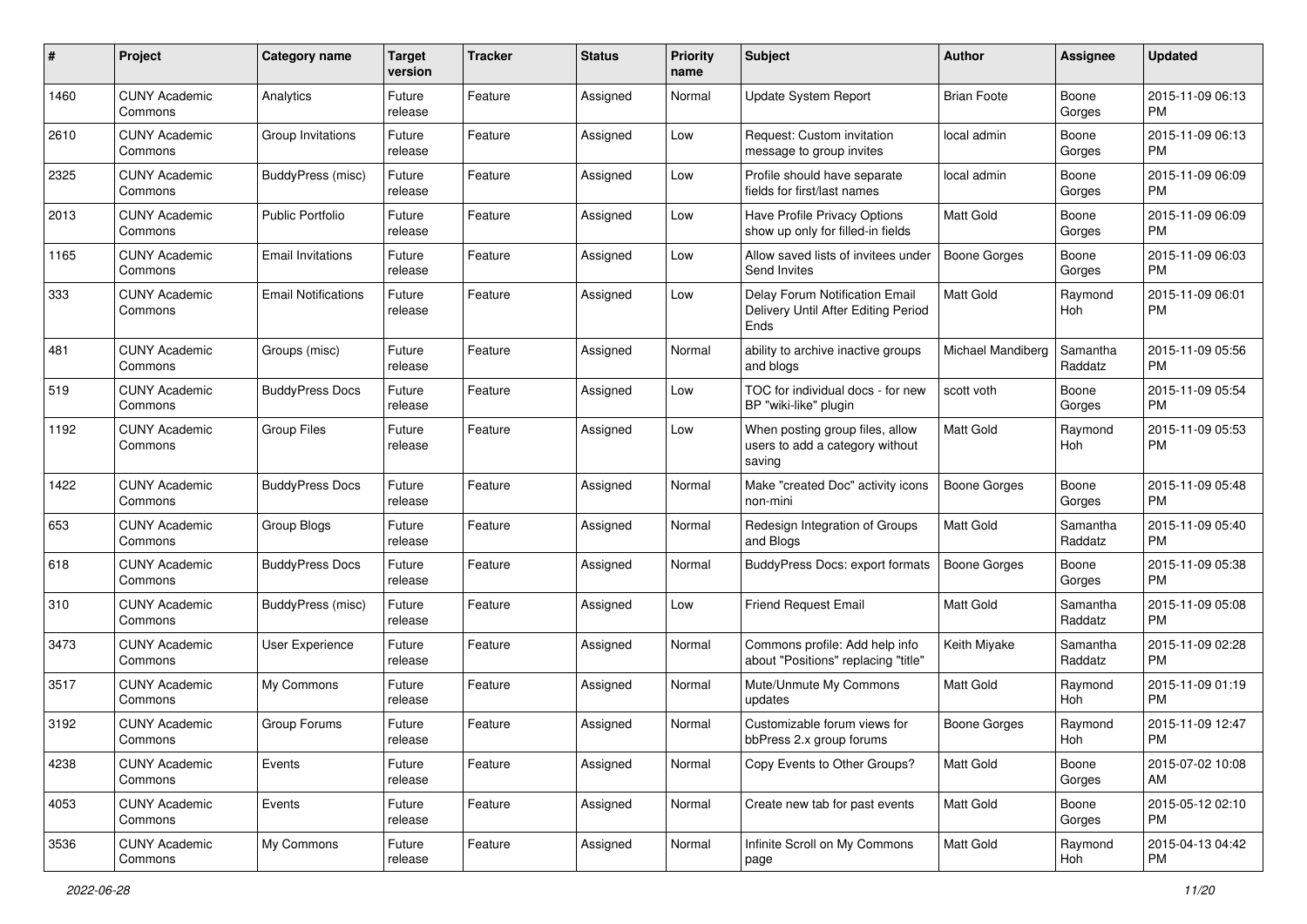| $\#$ | <b>Project</b>                  | Category name            | <b>Target</b><br>version | <b>Tracker</b> | <b>Status</b> | <b>Priority</b><br>name | <b>Subject</b>                                                             | Author           | Assignee            | <b>Updated</b>                |
|------|---------------------------------|--------------------------|--------------------------|----------------|---------------|-------------------------|----------------------------------------------------------------------------|------------------|---------------------|-------------------------------|
| 3662 | <b>CUNY Academic</b><br>Commons | <b>SEO</b>               | Future<br>release        | Feature        | Assigned      | Normal                  | Duplicate Content/SEO/Google<br>issues                                     | <b>Matt Gold</b> | Raymond<br>Hoh      | 2015-04-13 04:37<br><b>PM</b> |
| 370  | <b>CUNY Academic</b><br>Commons | Registration             | Future<br>release        | Feature        | Assigned      | High                    | <b>Guest Accounts</b>                                                      | <b>Matt Gold</b> | <b>Matt Gold</b>    | 2015-04-09 09:33<br><b>PM</b> |
| 3770 | <b>CUNY Academic</b><br>Commons | <b>Public Portfolio</b>  | Future<br>release        | Feature        | Assigned      | Normal                  | Improve Layout/Formatting of<br>Positions Area on Public<br>Portfolios     | Matt Gold        | Chris Stein         | 2015-04-01 09:17<br><b>PM</b> |
| 3308 | <b>CUNY Academic</b><br>Commons | Group Invitations        | Future<br>release        | Feature        | Assigned      | Normal                  | Allow members to rescind group<br>invitations                              | <b>Matt Gold</b> | Boone<br>Gorges     | 2015-04-01 08:53<br><b>PM</b> |
| 3759 | <b>CUNY Academic</b><br>Commons | WordPress (misc)         | Future<br>release        | Feature        | Assigned      | Normal                  | Review Interface for Adding Users   Matt Gold<br>to Blogs                  |                  | Boone<br>Gorges     | 2015-03-24 05:52<br><b>PM</b> |
| 3042 | <b>CUNY Academic</b><br>Commons | <b>Public Portfolio</b>  | Future<br>release        | Feature        | Assigned      | Normal                  | Browsing member interests                                                  | <b>Matt Gold</b> | Boone<br>Gorges     | 2015-03-21 09:04<br><b>PM</b> |
| 2754 | <b>CUNY Academic</b><br>Commons | Design                   | Future<br>release        | Feature        | Assigned      | Normal                  | Determine strategy for CAC logo<br>handling in top header                  | Micki Kaufman    | Chris Stein         | 2015-01-05 08:53<br><b>PM</b> |
| 2832 | <b>CUNY Academic</b><br>Commons | <b>Public Portfolio</b>  | Future<br>release        | Feature        | Assigned      | Normal                  | Improve interface for (not)<br>auto-linking profile fields                 | Boone Gorges     | Chris Stein         | 2015-01-05 08:52<br><b>PM</b> |
| 1562 | <b>CUNY Academic</b><br>Commons | <b>WordPress Plugins</b> | Future<br>release        | Feature        | Assigned      | Low                     | Play with NYT Collaborative<br><b>Authoring Tool</b>                       | <b>Matt Gold</b> | Boone<br>Gorges     | 2015-01-05 08:47<br><b>PM</b> |
| 658  | <b>CUNY Academic</b><br>Commons | <b>WordPress Plugins</b> | Future<br>release        | Feature        | Assigned      | Normal                  | Rebulid Sitewide Tag Suggestion                                            | <b>Matt Gold</b> | Boone<br>Gorges     | 2015-01-05 08:47<br><b>PM</b> |
| 412  | <b>CUNY Academic</b><br>Commons | <b>WordPress Themes</b>  | Future<br>release        | Feature        | Assigned      | Normal                  | <b>Featured Themes</b>                                                     | <b>Matt Gold</b> | Dominic<br>Giglio   | 2015-01-05 08:44<br><b>PM</b> |
| 3475 | <b>CUNY Academic</b><br>Commons | Events                   | Future<br>release        | Feature        | Assigned      | Normal                  | Request to add plugin to<br>streamline room<br>booking/appointment booking | Naomi Barrettara | Boone<br>Gorges     | 2014-12-01 05:14<br><b>PM</b> |
| 3193 | <b>CUNY Academic</b><br>Commons | Group Forums             | Future<br>release        | Feature        | Assigned      | Normal                  | bbPress 2.x dynamic roles and<br><b>RBE</b>                                | Boone Gorges     | Boone<br>Gorges     | 2014-09-30 01:30<br><b>PM</b> |
| 3458 | <b>CUNY Academic</b><br>Commons | Groups (misc)            | Future<br>release        | Feature        | Assigned      | Normal                  | Filter Members of Group by<br>Campus                                       | Michael Smith    | Samantha<br>Raddatz | 2014-09-26 08:32<br><b>PM</b> |
| 3330 | <b>CUNY Academic</b><br>Commons | My Commons               | Future<br>release        | Feature        | Assigned      | Normal                  | 'Commons Information" tool                                                 | Boone Gorges     | <b>Chris Stein</b>  | 2014-09-22 08:46<br><b>PM</b> |
| 2223 | <b>CUNY Academic</b><br>Commons | <b>WordPress Plugins</b> | Future<br>release        | Feature        | Assigned      | Low                     | Add Participad to the CUNY<br><b>Academic Commons</b>                      | <b>Matt Gold</b> | Boone<br>Gorges     | 2014-09-17 10:03<br><b>PM</b> |
| 3354 | <b>CUNY Academic</b><br>Commons | Group Files              | Future<br>release        | Feature        | Assigned      | Low                     | Allow Group Download of Multiple<br><b>Selected Files</b>                  | <b>Matt Gold</b> | Chris Stein         | 2014-08-01 08:50<br>AM        |
| 3220 | <b>CUNY Academic</b><br>Commons | <b>Public Portfolio</b>  | Future<br>release        | Feature        | Assigned      | Normal                  | Add indent/outdent option to<br>Formatting Buttons on Profile<br>Page      | <b>Matt Gold</b> | Boone<br>Gorges     | 2014-05-21 10:39<br><b>PM</b> |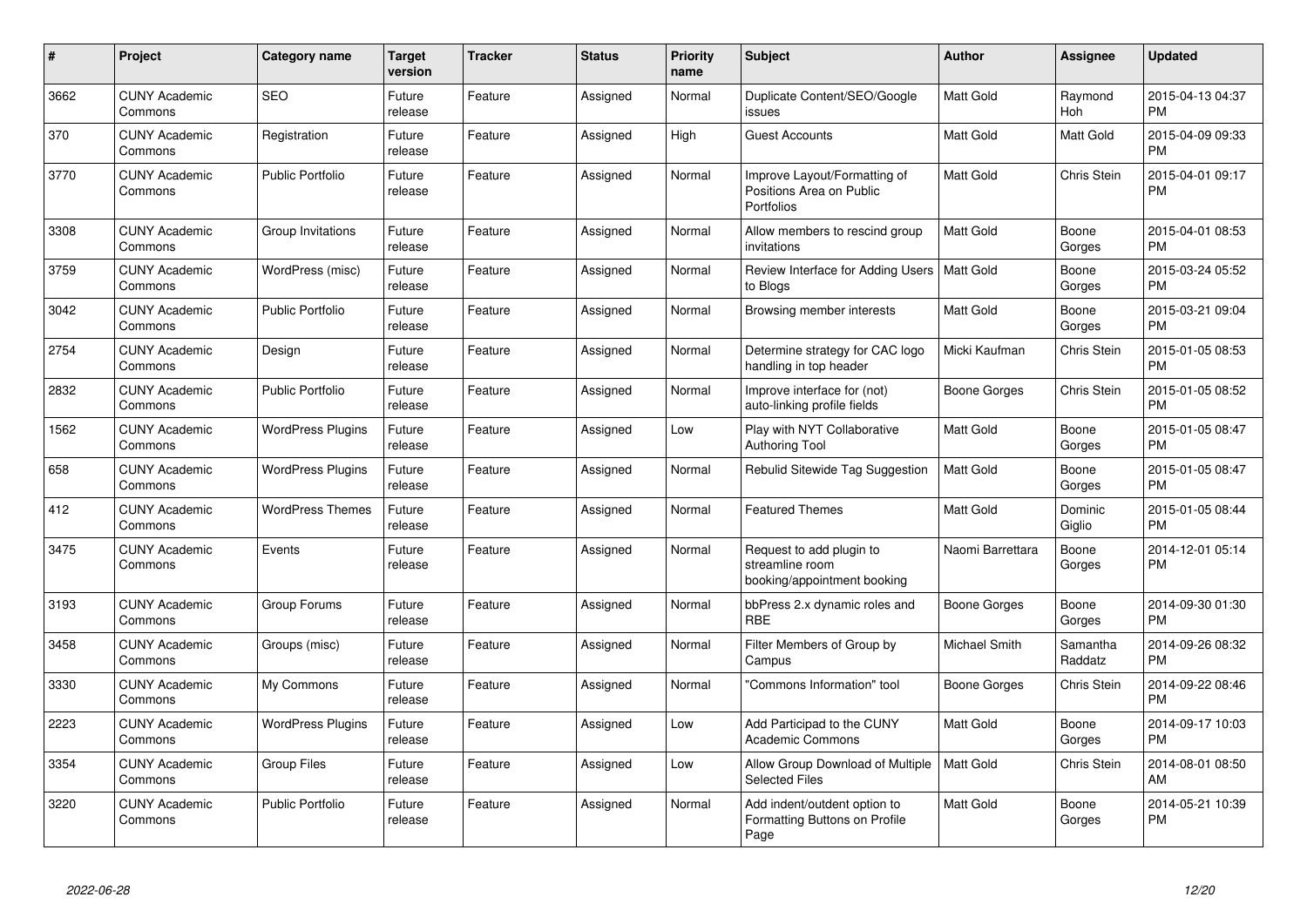| #     | <b>Project</b>                        | <b>Category name</b>     | <b>Target</b><br>version | <b>Tracker</b> | <b>Status</b> | Priority<br>name | <b>Subject</b>                                                       | <b>Author</b>      | <b>Assignee</b>   | <b>Updated</b>                |
|-------|---------------------------------------|--------------------------|--------------------------|----------------|---------------|------------------|----------------------------------------------------------------------|--------------------|-------------------|-------------------------------|
| 1888  | <b>CUNY Academic</b><br>Commons       | Home Page                | Future<br>release        | Feature        | Assigned      | Normal           | Refactor BP MPO Activity Filter to<br>support proper pagination      | Sarah Morgano      | Boone<br>Gorges   | 2014-05-01 07:11<br><b>PM</b> |
| 1983  | <b>CUNY Academic</b><br>Commons       | Home Page                | Future<br>release        | Feature        | Assigned      | Low              | Media Library integration with<br><b>Featured Content plugin</b>     | Boone Gorges       | Dominic<br>Giglio | 2014-03-17 10:34<br>AM        |
| 3080  | <b>CUNY Academic</b><br>Commons       | Group Files              | Future<br>release        | Feature        | Assigned      | Low              | Create a system to keep track of<br>file changes                     | Matt Gold          | Boone<br>Gorges   | 2014-02-26 10:04<br><b>PM</b> |
| 2571  | <b>NYCDH Community</b><br><b>Site</b> |                          |                          | Feature        | Assigned      | Normal           | Add Google custom search box to<br>homepage                          | <b>Mark Newton</b> | Raymond<br>Hoh    | 2013-05-18 07:49<br><b>PM</b> |
| 2574  | <b>NYCDH Community</b><br>Site        |                          |                          | Feature        | Assigned      | Normal           | Add Way to Upload Files to<br>Groups                                 | <b>Mark Newton</b> | Raymond<br>Hoh    | 2013-05-18 07:46<br><b>PM</b> |
| 2577  | <b>NYCDH Community</b><br>Site        |                          |                          | Feature        | Assigned      | Low              | <b>Investigate Potential to Add Links</b><br>to the Forum            | <b>Mark Newton</b> | Alex Gil          | 2013-05-16 09:40<br><b>PM</b> |
| 940   | <b>CUNY Academic</b><br>Commons       | Redmine                  | Future<br>release        | Feature        | Assigned      | Low              | Communication with users after<br>releases                           | <b>Matt Gold</b>   | Dominic<br>Giglio | 2012-09-09 04:36<br><b>PM</b> |
| 1508  | <b>CUNY Academic</b><br>Commons       | WordPress (misc)         | Future<br>release        | Feature        | Assigned      | Normal           | Share login cookies across<br>mapped domains                         | Boone Gorges       | Boone<br>Gorges   | 2012-07-02 12:12<br><b>PM</b> |
| 599   | <b>CUNY Academic</b><br>Commons       | BuddyPress (misc)        | Future<br>release        | Feature        | Assigned      | Normal           | Consider adding rating plugins for<br><b>BuddyPress/BBPress</b>      | Matt Gold          | Boone<br>Gorges   | 2011-08-22 06:50<br><b>PM</b> |
| 585   | <b>CUNY Academic</b><br>Commons       | Group Forums             | Future<br>release        | Feature        | Assigned      | Normal           | Merge Forum Topics                                                   | Sarah Morgano      | Boone<br>Gorges   | 2011-07-06 04:11<br><b>PM</b> |
| 635   | <b>CUNY Academic</b><br>Commons       | BuddyPress (misc)        | Future<br>release        | Feature        | Assigned      | Normal           | Big Blue Button -<br>Videoconferencing in Groups and<br><b>Blogs</b> | Matt Gold          | Boone<br>Gorges   | 2011-03-14 03:24<br><b>PM</b> |
| 500   | <b>CUNY Academic</b><br>Commons       | BuddyPress (misc)        | Future<br>release        | Feature        | Assigned      | Normal           | <b>Export Group Data</b>                                             | <b>Matt Gold</b>   | Boone<br>Gorges   | 2010-12-19 12:09<br><b>PM</b> |
| 435   | <b>CUNY Academic</b><br>Commons       | BuddyPress (misc)        | Future<br>release        | Feature        | Assigned      | Normal           | Include Avatar Images in Forum<br>Post Notification Emails           | Matt Gold          | Boone<br>Gorges   | 2010-12-08 12:40<br><b>PM</b> |
| 377   | <b>CUNY Academic</b><br>Commons       | BuddyPress (misc)        | Future<br>release        | Feature        | Assigned      | Normal           | Like buttons                                                         | <b>Matt Gold</b>   | Boone<br>Gorges   | 2010-11-16 05:13<br><b>PM</b> |
| 58    | <b>CUNY Academic</b><br>Commons       | BuddyPress (misc)        | Future<br>release        | Feature        | Assigned      | Low              | Make member search sortable by<br>last name                          | Roberta Brody      | Boone<br>Gorges   | 2010-08-26 02:38<br><b>PM</b> |
| 14439 | <b>CUNY Academic</b><br>Commons       | Spam/Spam<br>Prevention  | 2.0.2                    | Support        | Assigned      | Normal           | Aprroved comments held for<br>moderation                             | Laurie Hurson      | Raymond<br>Hoh    | 2022-06-14 11:36<br>AM        |
| 13946 | <b>CUNY Academic</b><br>Commons       | <b>WordPress Plugins</b> | 2.1.0                    | Support        | Assigned      | Normal           | <b>Custom Embed handler For</b><br>OneDrive files                    | scott voth         | Raymond<br>Hoh    | 2022-05-26 10:46<br>AM        |
| 11519 | <b>CUNY Academic</b><br>Commons       |                          | Not tracked              | Support        | Assigned      | Normal           | comment option not appearing                                         | Marilyn Weber      |                   | 2019-09-24 10:28<br>AM        |
| 9941  | <b>CUNY Academic</b><br>Commons       | Wiki                     | Not tracked              | Support        | Assigned      | Normal           | Wiki functionality                                                   | <b>Matt Gold</b>   | Boone<br>Gorges   | 2018-06-26 10:57<br>AM        |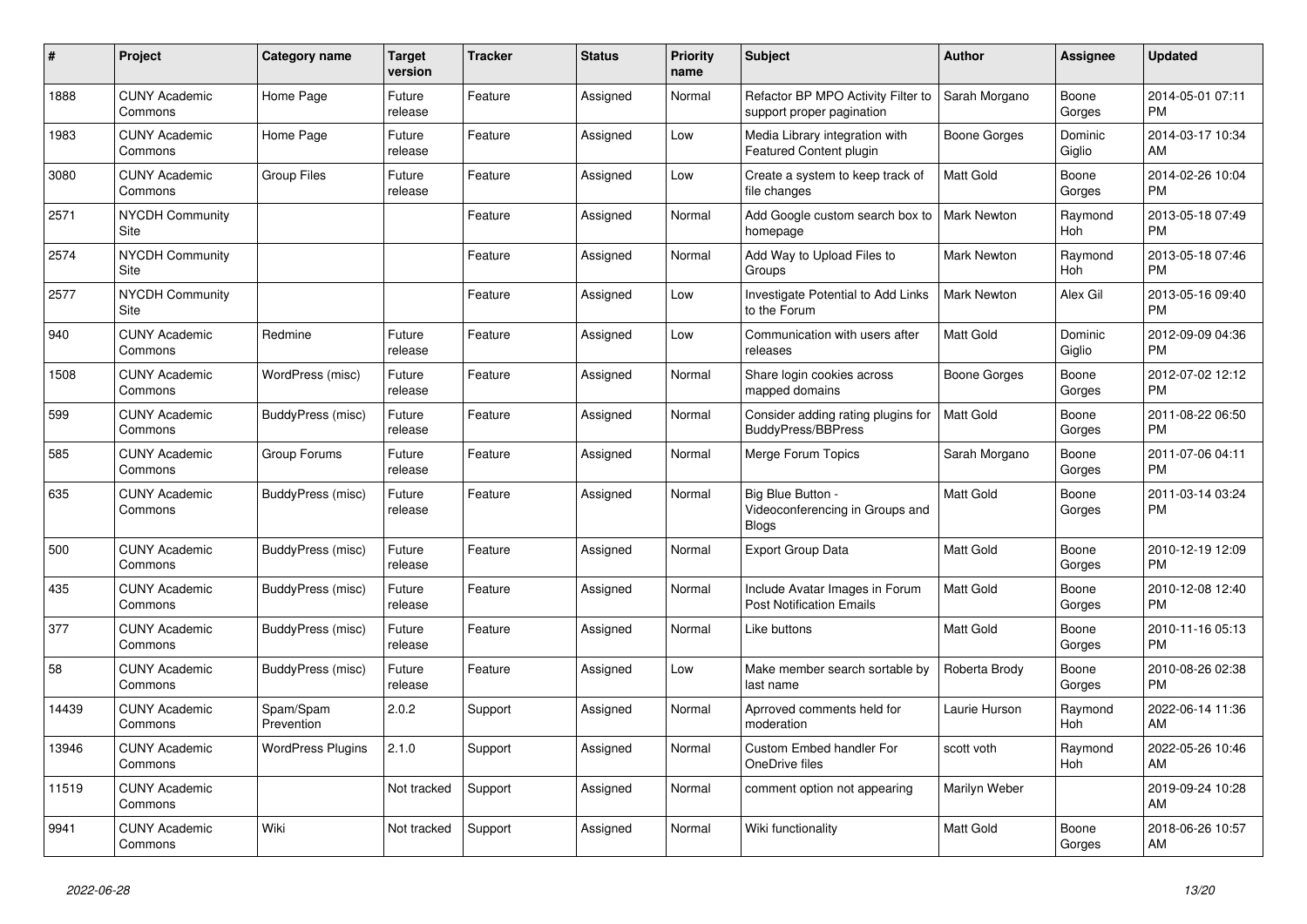| $\#$ | Project                         | <b>Category name</b>    | <b>Target</b><br>version | <b>Tracker</b> | <b>Status</b> | <b>Priority</b><br>name | <b>Subject</b>                                                                     | <b>Author</b>    | Assignee            | <b>Updated</b>                |
|------|---------------------------------|-------------------------|--------------------------|----------------|---------------|-------------------------|------------------------------------------------------------------------------------|------------------|---------------------|-------------------------------|
| 4986 | <b>CUNY Academic</b><br>Commons | ZenDesk                 | Not tracked              | Support        | Assigned      | Normal                  | Prepare documentation for<br>Zendesk re web widget                                 | Matt Gold        | Samantha<br>Raddatz | 2016-02-25 03:09<br><b>PM</b> |
| 636  | <b>CUNY Academic</b><br>Commons | WordPress (misc)        | Not tracked              | Support        | Assigned      | Normal                  | Create Lynda.com-like Table of<br>Contents for Prospective Tutorial<br>Screencasts | Matt Gold        | scott voth          | 2016-02-23 03:12<br><b>PM</b> |
| 4070 | <b>CUNY Academic</b><br>Commons | Analytics               | Not tracked              | Support        | Assigned      | Normal                  | Request for JITP site analytics                                                    | Matt Gold        | Seth Persons        | 2016-02-23 03:09<br><b>PM</b> |
| 2175 | <b>CUNY Academic</b><br>Commons | WordPress (misc)        | Not tracked              | Support        | Assigned      | Normal                  | Subscibe 2 vs. Jetpack<br>subscription options                                     | local admin      | Matt Gold           | 2016-01-26 04:58<br><b>PM</b> |
| 3492 | <b>CUNY Academic</b><br>Commons | <b>WordPress Themes</b> | Future<br>release        | Support        | Assigned      | Normal                  | Add CBOX theme to the<br>Commons                                                   | scott voth       | Raymond<br>Hoh      | 2014-10-08 05:55<br><b>PM</b> |
| 8666 | <b>CUNY Academic</b><br>Commons | Teaching                | Not tracked              | Documentation  | Assigned      | Normal                  | Create Teaching on the<br>Commons Resource Page                                    | Matt Gold        | Laurie Hurson       | 2019-09-23 03:16<br><b>PM</b> |
| 2666 | <b>CUNY Academic</b><br>Commons | About page              | Not tracked              | Documentation  | Assigned      | Normal                  | <b>Update About Text</b>                                                           | Chris Stein      | Luke Waltzer        | 2016-03-04 11:19<br>AM        |
| 3524 | <b>CUNY Academic</b><br>Commons | Documentation           | Not tracked              | Documentation  | Assigned      | Normal                  | Post describing all you can do<br>when starting up a new<br>blog/group             | Matt Gold        | scott voth          | 2014-10-04 12:56<br><b>PM</b> |
| 9015 | <b>CUNY Academic</b><br>Commons | Groups (misc)           | Not tracked              | Outreach       | Assigned      | Normal                  | Email group admins the email<br>addresses of their groups                          | Matt Gold        | Matt Gold           | 2018-01-02 09:54<br>AM        |
| 2612 | <b>CUNY Academic</b><br>Commons |                         | Not tracked              | Publicity      | Assigned      | Normal                  | Pinterest site for the Commons                                                     | local admin      | Sarah<br>Morgano    | 2016-03-04 11:19<br>AM        |
| 3510 | <b>CUNY Academic</b><br>Commons | Publicity               | 1.7                      | Publicity      | Assigned      | Normal                  | Post on the News Blog re: 'My<br>Commons'                                          | Micki Kaufman    | Sarah<br>Morgano    | 2014-10-15 11:18<br>AM        |
| 3511 | <b>CUNY Academic</b><br>Commons | Publicity               | 1.7                      | Publicity      | Assigned      | Normal                  | Social media for 1.7                                                               | Micki Kaufman    | Sarah<br>Morgano    | 2014-10-14 03:32<br><b>PM</b> |
| 6392 | <b>CUNY Academic</b><br>Commons | Group Forums            | Future<br>release        | Design/UX      | Assigned      | Low                     | Composition/Preview Panes in<br>Forum Posts                                        | Luke Waltzer     | Paige Dupont        | 2016-10-21 04:26<br><b>PM</b> |
| 6298 | <b>CUNY Academic</b><br>Commons | User Experience         | Not tracked              | Design/UX      | Assigned      | Normal                  | Examine data from survey                                                           | Matt Gold        | Margaret<br>Galvan  | 2016-10-14 12:16<br><b>PM</b> |
| 4903 | <b>CUNY Academic</b><br>Commons | Events                  | Future<br>release        | Design/UX      | Assigned      | Normal                  | Improving visual appearance of<br>event calendars                                  | <b>Matt Gold</b> | Boone<br>Gorges     | 2016-10-13 11:51<br>AM        |
| 4404 | <b>CUNY Academic</b><br>Commons | <b>Public Portfolio</b> | Future<br>release        | Design/UX      | Assigned      | Normal                  | Change color of permissions info<br>on portfolio editing interface                 | Matt Gold        | Samantha<br>Raddatz | 2015-08-11 05:28<br><b>PM</b> |
| 4235 | <b>CUNY Academic</b><br>Commons |                         | Not tracked              | Design/UX      | Assigned      | Normal                  | Explore user experience around<br>comments on forum topics vs<br>docs              | Matt Gold        | Samantha<br>Raddatz | 2015-07-21 10:23<br>AM        |
| 4221 | <b>CUNY Academic</b><br>Commons | Group Forums            | Future<br>release        | Design/UX      | Assigned      | Normal                  | Add 'Number of Posts' display<br>option to Forum page                              | Samantha Raddatz | Samantha<br>Raddatz | 2015-06-26 02:21<br><b>PM</b> |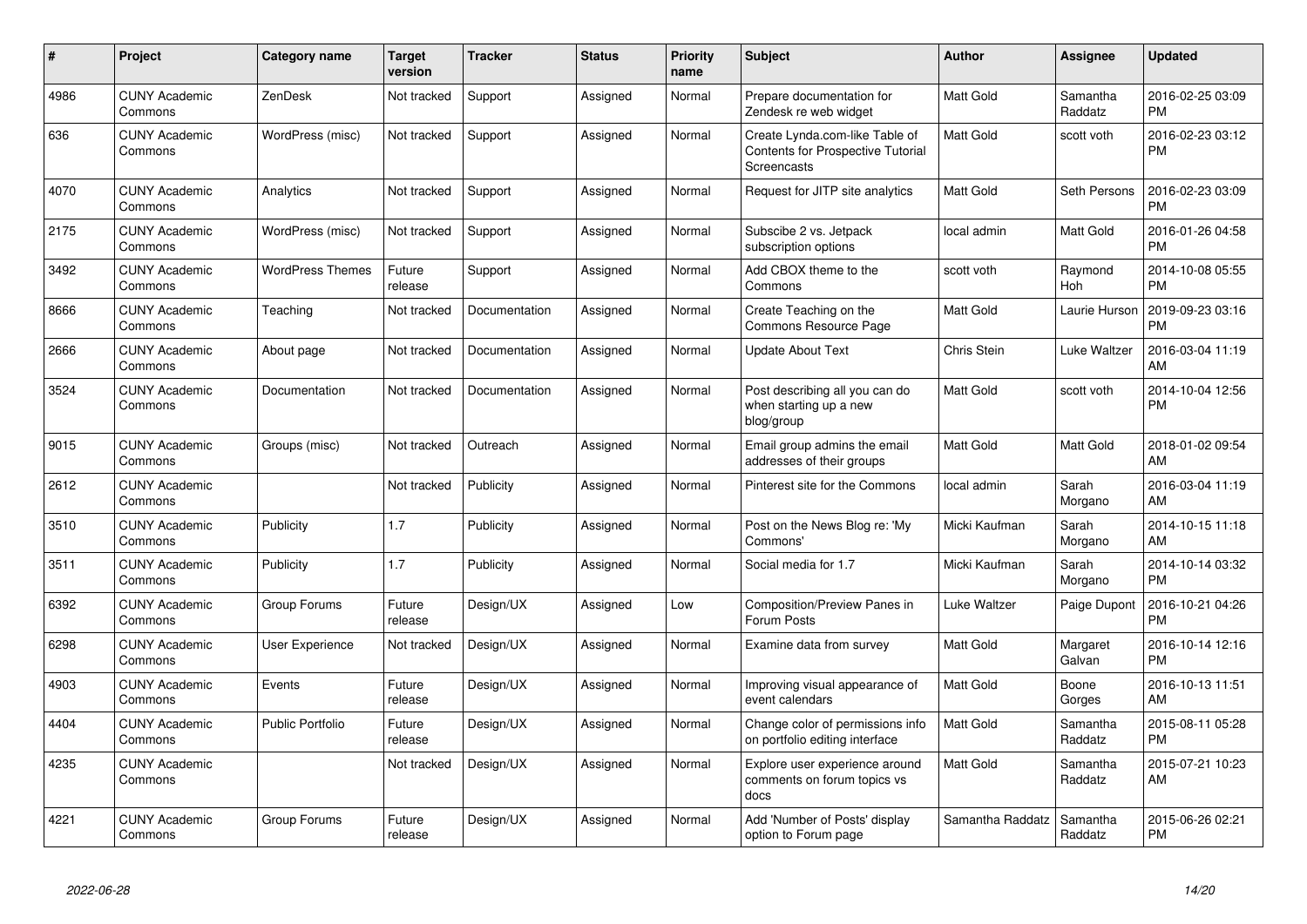| $\#$  | Project                         | <b>Category name</b>     | <b>Target</b><br>version | <b>Tracker</b> | <b>Status</b>        | <b>Priority</b><br>name | <b>Subject</b>                                                     | <b>Author</b>           | <b>Assignee</b>       | <b>Updated</b>                |
|-------|---------------------------------|--------------------------|--------------------------|----------------|----------------------|-------------------------|--------------------------------------------------------------------|-------------------------|-----------------------|-------------------------------|
| 4027  | <b>CUNY Academic</b><br>Commons | Commons In A Box         | Not tracked              | Design/UX      | Assigned             | Normal                  | Usability review of CBOX update<br>procedures                      | <b>Matt Gold</b>        | Samantha<br>Raddatz   | 2015-05-11 06:36<br><b>PM</b> |
| 3577  | <b>CUNY Academic</b><br>Commons | My Commons               | Future<br>release        | Design/UX      | Assigned             | Normal                  | Replies to items in My Commons                                     | <b>Matt Gold</b>        | Raymond<br>Hoh        | 2015-04-09 05:19<br><b>PM</b> |
| 860   | <b>CUNY Academic</b><br>Commons | Design                   | Future<br>release        | Design/UX      | Assigned             | Normal                  | <b>Standardize Button Treatment</b><br>Across the Commons          | Chris Stein             | Chris Stein           | 2014-05-01 09:45<br>AM        |
| 8078  | <b>CUNY Academic</b><br>Commons | <b>WordPress Plugins</b> | Future<br>release        | System Upgrade | Assigned             | Normal                  | <b>CommentPress Updates</b>                                        | Margaret Galvan         | Christian<br>Wach     | 2017-05-08 03:49<br><b>PM</b> |
| 14113 | <b>CUNY Academic</b><br>Commons | WordPress (misc)         | Future<br>release        | Bug            | Hold                 | Normal                  | Block Editor Not Working on this<br>page - Json error              | scott voth              | Boone<br>Gorges       | 2021-03-05 11:01<br>AM        |
| 8991  | <b>CUNY Academic</b><br>Commons | Reply By Email           | Not tracked              | Bug            | Hold                 | Normal                  | RBE duplicate email message<br>issue                               | Matt Gold               | Raymond<br>Hoh        | 2018-02-18 08:53<br><b>PM</b> |
| 9060  | <b>CUNY Academic</b><br>Commons | Commons In A Box         | Not tracked              | <b>Bug</b>     | Hold                 | Normal                  | Problems with CBox image library<br>upload                         | Lisa Rhody              | Raymond<br>Hoh        | 2018-01-10 03:26<br><b>PM</b> |
| 3939  | <b>CUNY Academic</b><br>Commons | <b>WordPress Plugins</b> | Future<br>release        | Bug            | Hold                 | Normal                  | Activity stream support for<br>Co-Authors Plus plugin              | Raymond Hoh             | Raymond<br><b>Hoh</b> | 2015-11-09 06:13<br><b>PM</b> |
| 2576  | <b>NYCDH Community</b><br>Site  |                          |                          | <b>Bug</b>     | Hold                 | Low                     | Test Next Button in Javascript<br><b>Tutorial Under Activities</b> | <b>Mark Newton</b>      | Alex Gil              | 2013-05-18 02:55<br><b>PM</b> |
| 16092 | <b>CUNY Academic</b><br>Commons |                          | Future<br>release        | Feature        | Hold                 | Normal                  | Don't show main site in Site<br>search results                     | Boone Gorges            | Boone<br>Gorges       | 2022-05-17 03:12<br><b>PM</b> |
| 13912 | <b>CUNY Academic</b><br>Commons |                          | Not tracked              | Feature        | Hold                 | Low                     | posting "missed schedule"                                          | Marilyn Weber           |                       | 2021-02-23 10:46<br>AM        |
| 8756  | <b>CUNY Academic</b><br>Commons | Group Blogs              | Future<br>release        | Feature        | Hold                 | Normal                  | Connect multiple blogs to one<br>group?                            | <b>Matt Gold</b>        | Boone<br>Gorges       | 2017-09-30 10:42<br>AM        |
| 11848 | <b>CUNY Academic</b><br>Commons |                          | Not tracked              | Support        | Hold                 | Normal                  | a Dean of Faculty wants to share<br>a large file                   | Marilyn Weber           |                       | 2019-09-24 08:44<br>AM        |
| 3369  | <b>CUNY Academic</b><br>Commons | Reply By Email           | Not tracked              | Outreach       | Hold                 | Normal                  | Release reply by email to WP<br>plugin directory                   | Matt Gold               | Raymond<br>Hoh        | 2016-03-01 12:46<br><b>PM</b> |
| 16245 | <b>CUNY Academic</b><br>Commons | WordPress (misc)         |                          | <b>Bug</b>     | Reporter<br>Feedback | Normal                  | Save Button missing on<br>WordPress Profile page                   | scott voth              | Raymond<br>Hoh        | 2022-06-16 03:09<br><b>PM</b> |
| 15516 | <b>CUNY Academic</b><br>Commons | <b>WordPress Plugins</b> |                          | Bug            | Reporter<br>Feedback | Normal                  | Can't publish or save draft of post<br>on wordpress.com            | Raffi<br>Khatchadourian | Raymond<br>Hoh        | 2022-03-02 05:52<br><b>PM</b> |
| 15242 | <b>CUNY Academic</b><br>Commons | Performance              | Not tracked              | <b>Bug</b>     | Reporter<br>Feedback | Normal                  | Slugist site                                                       | Raffi<br>Khatchadourian | Boone<br>Gorges       | 2022-02-07 11:14<br>AM        |
| 14629 | <b>CUNY Academic</b><br>Commons |                          | Not tracked              | <b>Bug</b>     | Reporter<br>Feedback | Normal                  | Possible Post Order Bug?                                           | <b>Syelle Graves</b>    |                       | 2021-09-14 10:47<br>AM        |
| 14483 | <b>CUNY Academic</b><br>Commons | WordPress - Media        | Not tracked              | <b>Bug</b>     | Reporter<br>Feedback | Normal                  | Wordpress PDF Embed Stopped<br>Working after JITP Media Clone      | Patrick DeDauw          | Boone<br>Gorges       | 2021-05-20 01:51<br><b>PM</b> |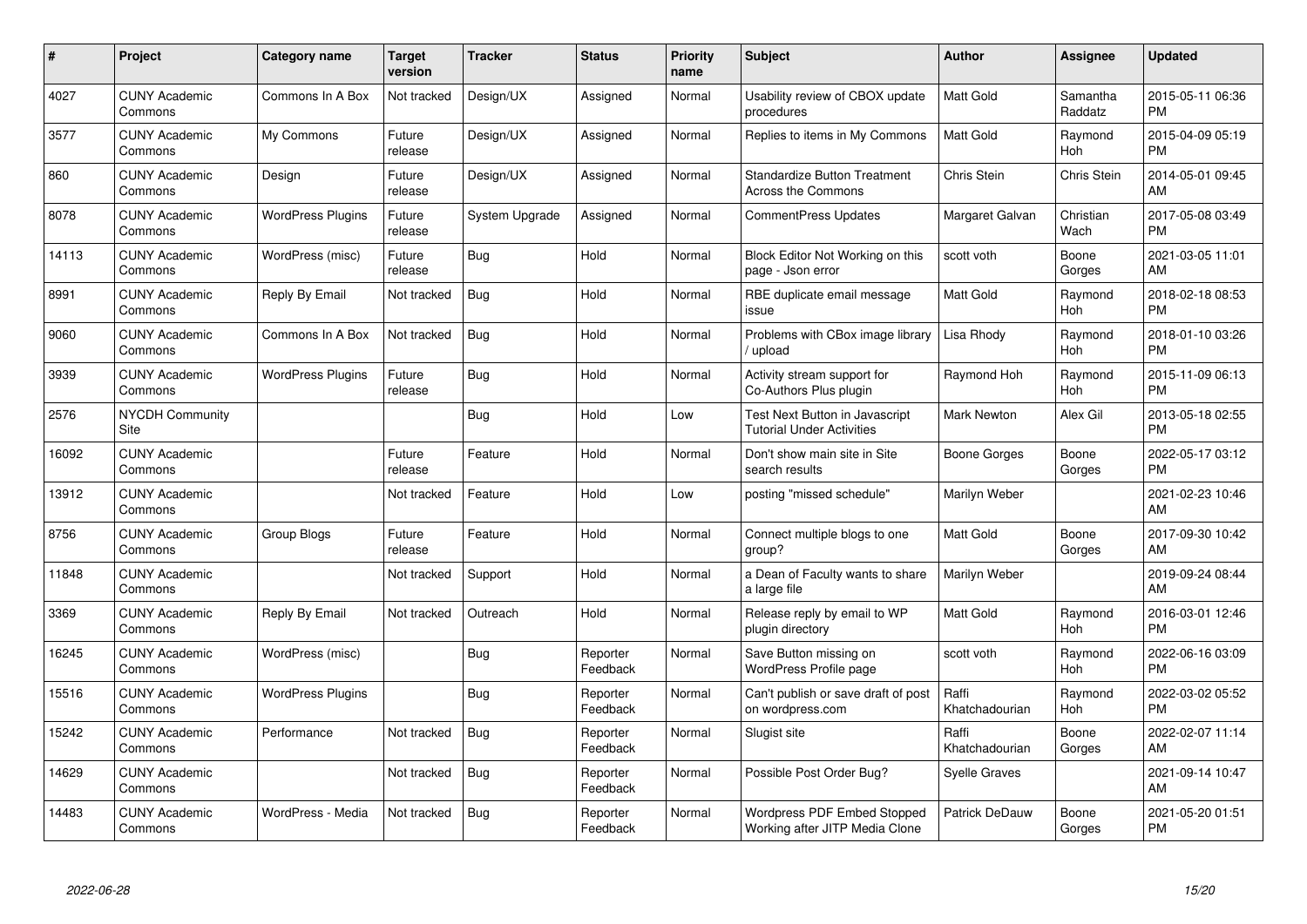| #     | Project                         | <b>Category name</b>       | <b>Target</b><br>version | <b>Tracker</b> | <b>Status</b>        | <b>Priority</b><br>name | Subject                                                                                         | Author                  | <b>Assignee</b>     | <b>Updated</b>                |
|-------|---------------------------------|----------------------------|--------------------------|----------------|----------------------|-------------------------|-------------------------------------------------------------------------------------------------|-------------------------|---------------------|-------------------------------|
| 13328 | <b>CUNY Academic</b><br>Commons | Group Forums               | Not tracked              | <b>Bug</b>     | Reporter<br>Feedback | Normal                  | cross-posting in two related<br>groups                                                          | Marilyn Weber           | Raymond<br>Hoh      | 2020-09-15 10:39<br><b>PM</b> |
| 12360 | <b>CUNY Academic</b><br>Commons | <b>WordPress Themes</b>    | Not tracked              | <b>Bug</b>     | Reporter<br>Feedback | Normal                  | site just says "DANTE We are<br>currently in maintenance mode,<br>please check back shortly."   | Marilyn Weber           |                     | 2020-02-04 12:13<br><b>PM</b> |
| 12198 | <b>CUNY Academic</b><br>Commons |                            | Not tracked              | <b>Bug</b>     | Reporter<br>Feedback | Normal                  | Duplicate listing in My Sites                                                                   | Tom Harbison            |                     | 2019-12-09 05:50<br><b>PM</b> |
| 11971 | <b>CUNY Academic</b><br>Commons | <b>Email Notifications</b> | Future<br>release        | <b>Bug</b>     | Reporter<br>Feedback | Low                     | Pictures obscured in emailed post<br>notifications                                              | Marilyn Weber           | Raymond<br>Hoh      | 2019-11-21 01:14<br><b>PM</b> |
| 10678 | <b>CUNY Academic</b><br>Commons |                            | Not tracked              | Bug            | Reporter<br>Feedback | High                    | Newsletter Plugin Not Sending<br><b>Out Newsletters</b>                                         | Mark Webb               | Boone<br>Gorges     | 2019-09-16 09:38<br><b>PM</b> |
| 11556 | <b>CUNY Academic</b><br>Commons | Courses                    | Not tracked              | <b>Bug</b>     | Reporter<br>Feedback | Normal                  | Instructor name given in course<br>listing                                                      | Tom Harbison            |                     | 2019-06-25 04:12<br><b>PM</b> |
| 11415 | <b>CUNY Academic</b><br>Commons | <b>WordPress Plugins</b>   | Not tracked              | <b>Bug</b>     | Reporter<br>Feedback | Normal                  | Blog Subscriptions in Jetpack                                                                   | Laurie Hurson           |                     | 2019-05-14 10:34<br>AM        |
| 11120 | <b>CUNY Academic</b><br>Commons | <b>WordPress Plugins</b>   | Not tracked              | <b>Bug</b>     | Reporter<br>Feedback | Normal                  | Events Manager Events Not<br>Showing Up                                                         | Mark Webb               |                     | 2019-02-27 04:10<br><b>PM</b> |
| 10769 | <b>CUNY Academic</b><br>Commons | <b>WordPress Themes</b>    | Not tracked              | <b>Bug</b>     | Reporter<br>Feedback | Normal                  | 2011 Theme Sidebar                                                                              | Mark Webb               |                     | 2018-12-04 04:09<br><b>PM</b> |
| 9289  | <b>CUNY Academic</b><br>Commons | <b>WordPress Plugins</b>   | Future<br>release        | <b>Bug</b>     | Reporter<br>Feedback | Normal                  | <b>Email Users Plugin</b>                                                                       | Laurie Hurson           | Boone<br>Gorges     | 2018-10-24 12:34<br><b>PM</b> |
| 10262 | <b>CUNY Academic</b><br>Commons |                            | Not tracked              | <b>Bug</b>     | Reporter<br>Feedback | Normal                  | Newsletter Plugin: Broken Image<br>at Bottom of All Newsletters                                 | Mark Webb               | Raymond<br>Hoh      | 2018-08-30 05:17<br><b>PM</b> |
| 9979  | <b>CUNY Academic</b><br>Commons | <b>Email Notifications</b> | Not tracked              | Bug            | Reporter<br>Feedback | Normal                  | Reports of slow email activation<br>emails                                                      | Matt Gold               | Boone<br>Gorges     | 2018-08-29 09:40<br><b>PM</b> |
| 10040 | <b>CUNY Academic</b><br>Commons | WordPress (misc)           | Not tracked              | <b>Bug</b>     | Reporter<br>Feedback | Normal                  | User doesn't see full list of themes   Matt Gold                                                |                         | Boone<br>Gorges     | 2018-07-25 10:12<br>AM        |
| 9515  | <b>CUNY Academic</b><br>Commons | <b>WordPress Plugins</b>   | Not tracked              | <b>Bug</b>     | Reporter<br>Feedback | Normal                  | Text to Speech plugin - "More<br>Slowly" checkbox not working                                   | scott voth              | Boone<br>Gorges     | 2018-06-13 02:26<br><b>PM</b> |
| 8675  | <b>CUNY Academic</b><br>Commons | <b>User Onboarding</b>     | Future<br>release        | <b>Bug</b>     | Reporter<br>Feedback | Low                     | Add new User search screen calls<br>for the input of email address but<br>doesn't work with one | Paul Hebert             | Boone<br>Gorges     | 2017-10-11 11:17<br>AM        |
| 6356  | <b>CUNY Academic</b><br>Commons | <b>WordPress Plugins</b>   | Future<br>release        | <b>Bug</b>     | Reporter<br>Feedback | Low                     | Should Subscribe2 be<br>deprecated?                                                             | <b>Luke Waltzer</b>     |                     | 2017-03-20 12:20<br>PM        |
| 6644  | <b>CUNY Academic</b><br>Commons |                            | Not tracked              | <b>Bug</b>     | Reporter<br>Feedback | High                    | White Screen at Login Pge                                                                       | Luke Waltzer            | Raymond<br>Hoh      | 2016-11-21 10:34<br><b>PM</b> |
| 5317  | <b>CUNY Academic</b><br>Commons | Group Blogs                | Not tracked              | Bug            | Reporter<br>Feedback | Normal                  | Notifications of New Post Didn't<br>Come                                                        | Luke Waltzer            | Samantha<br>Raddatz | 2016-03-21 10:41<br><b>PM</b> |
| 16290 | <b>CUNY Academic</b><br>Commons |                            |                          | Feature        | Reporter<br>Feedback | Normal                  | Add Table Of Contents Block<br>plug-in                                                          | Raffi<br>Khatchadourian |                     | 2022-06-24 10:26<br>AM        |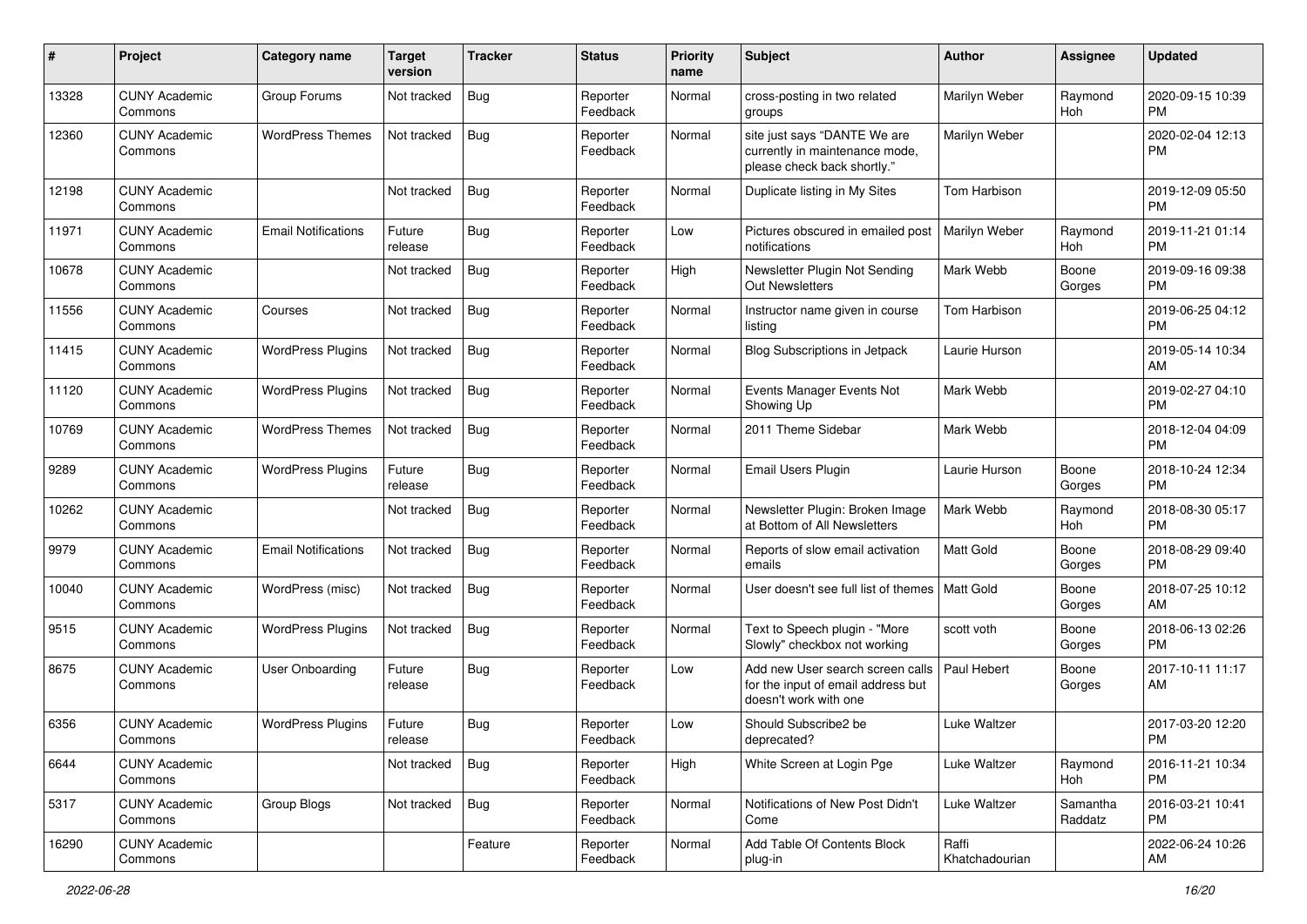| #     | Project                         | <b>Category name</b>     | <b>Target</b><br>version | <b>Tracker</b> | <b>Status</b>        | <b>Priority</b><br>name | <b>Subject</b>                                                    | <b>Author</b>           | <b>Assignee</b>       | <b>Updated</b>                |
|-------|---------------------------------|--------------------------|--------------------------|----------------|----------------------|-------------------------|-------------------------------------------------------------------|-------------------------|-----------------------|-------------------------------|
| 15613 | <b>CUNY Academic</b><br>Commons |                          | 2.0.2                    | Feature        | Reporter<br>Feedback | Normal                  | Adding "Passster" plugin                                          | Laurie Hurson           |                       | 2022-06-14 11:36<br>AM        |
| 12121 | <b>CUNY Academic</b><br>Commons | <b>WordPress Plugins</b> | 2.0.2                    | Feature        | Reporter<br>Feedback | Normal                  | Embedding H5P Iframes on<br><b>Commons Site</b>                   | Laurie Hurson           | Boone<br>Gorges       | 2022-06-14 11:36<br>AM        |
| 15923 | <b>CUNY Academic</b><br>Commons |                          | Not tracked              | Feature        | Reporter<br>Feedback | Normal                  | <b>Bellows Plugin Adjustments</b>                                 | Laurie Hurson           |                       | 2022-04-20 10:10<br>AM        |
| 7115  | <b>CUNY Academic</b><br>Commons | Groups (misc)            | Future<br>release        | Feature        | Reporter<br>Feedback | Normal                  | make licensing info clear during<br>group creation                | <b>Matt Gold</b>        | Raymond<br><b>Hoh</b> | 2020-12-08 11:32<br>AM        |
| 12446 | <b>CUNY Academic</b><br>Commons | Groups (misc)            | Future<br>release        | Feature        | Reporter<br>Feedback | Normal                  | Toggle default site to group forum<br>posting                     | Laurie Hurson           | Laurie Hurson         | 2020-03-10 11:57<br>AM        |
| 11945 | <b>CUNY Academic</b><br>Commons | Reckoning                | Future<br>release        | Feature        | Reporter<br>Feedback | Normal                  | Add Comments bubble to<br>Reckoning views                         | Boone Gorges            | Boone<br>Gorges       | 2019-11-12 05:14<br><b>PM</b> |
| 1544  | <b>CUNY Academic</b><br>Commons | Groups (misc)            | Future<br>release        | Feature        | Reporter<br>Feedback | Normal                  | Group Filtering and Sorting                                       | Matt Gold               | Chris Stein           | 2019-03-01 02:25<br><b>PM</b> |
| 11131 | <b>CUNY Academic</b><br>Commons |                          | Future<br>release        | Feature        | Reporter<br>Feedback | Normal                  | <b>Image Annotation Plugins</b>                                   | Laurie Hurson           |                       | 2019-02-26 11:33<br>AM        |
| 11077 | <b>CUNY Academic</b><br>Commons | Events                   | Not tracked              | Feature        | Reporter<br>Feedback | Normal                  | Show event category description<br>in event list view             | Raffi<br>Khatchadourian |                       | 2019-02-12 10:38<br><b>PM</b> |
| 9947  | <b>CUNY Academic</b><br>Commons | <b>WordPress Plugins</b> | Future<br>release        | Feature        | Reporter<br>Feedback | Normal                  | Install H5P quiz plugin                                           | <b>Matt Gold</b>        | Boone<br>Gorges       | 2018-09-11 11:01<br>AM        |
| 1456  | <b>CUNY Academic</b><br>Commons | Group Invitations        | Future<br>release        | Feature        | Reporter<br>Feedback | Low                     | Invite to Group Button from Profile<br>Field                      | <b>Matt Gold</b>        | Samantha<br>Raddatz   | 2015-11-09 05:59<br><b>PM</b> |
| 2573  | <b>NYCDH Community</b><br>Site  |                          |                          | Feature        | Reporter<br>Feedback | Normal                  | Add dh_nyc twitter list feed to site                              | <b>Mark Newton</b>      | Matt Gold             | 2013-05-16 11:42<br><b>PM</b> |
| 15169 | <b>CUNY Academic</b><br>Commons |                          | 2.0.2                    | Support        | Reporter<br>Feedback | Normal                  | new Prelude website zipfiles for<br>custom theme and other files. | Marilyn Weber           |                       | 2022-06-14 11:36<br>AM        |
| 15655 | <b>CUNY Academic</b><br>Commons |                          | 2.0.2                    | Support        | Reporter<br>Feedback | Normal                  | Event Aggregator plugin?                                          | Marilyn Weber           |                       | 2022-06-14 11:36<br>AM        |
| 15978 | <b>CUNY Academic</b><br>Commons | WordPress - Media        | 2.0.2                    | Support        | Reporter<br>Feedback | Normal                  | tex files?                                                        | Marilyn Weber           | Raymond<br>Hoh        | 2022-06-14 11:36<br>AM        |
| 16110 | <b>CUNY Academic</b><br>Commons |                          |                          | Support        | Reporter<br>Feedback | Normal                  | remove Creative Commons<br>license from pages?                    | Marilyn Weber           | Raymond<br>Hoh        | 2022-05-17 06:11<br><b>PM</b> |
| 16099 | <b>CUNY Academic</b><br>Commons |                          |                          | Support        | Reporter<br>Feedback | Normal                  | request for Newsletter Glue                                       | Marilyn Weber           |                       | 2022-05-13 12:14<br><b>PM</b> |
| 15370 | <b>CUNY Academic</b><br>Commons |                          |                          | Support        | Reporter<br>Feedback | Normal                  | All-in-One Event Calendar?                                        | Marilyn Weber           |                       | 2022-02-17 11:03<br>AM        |
| 15176 | <b>CUNY Academic</b><br>Commons |                          | Not tracked              | Support        | Reporter<br>Feedback | Normal                  | Archiving Q Writing & Old<br>Wordpress Sites on the Commons       | Laurie Hurson           |                       | 2022-02-08 10:28<br>AM        |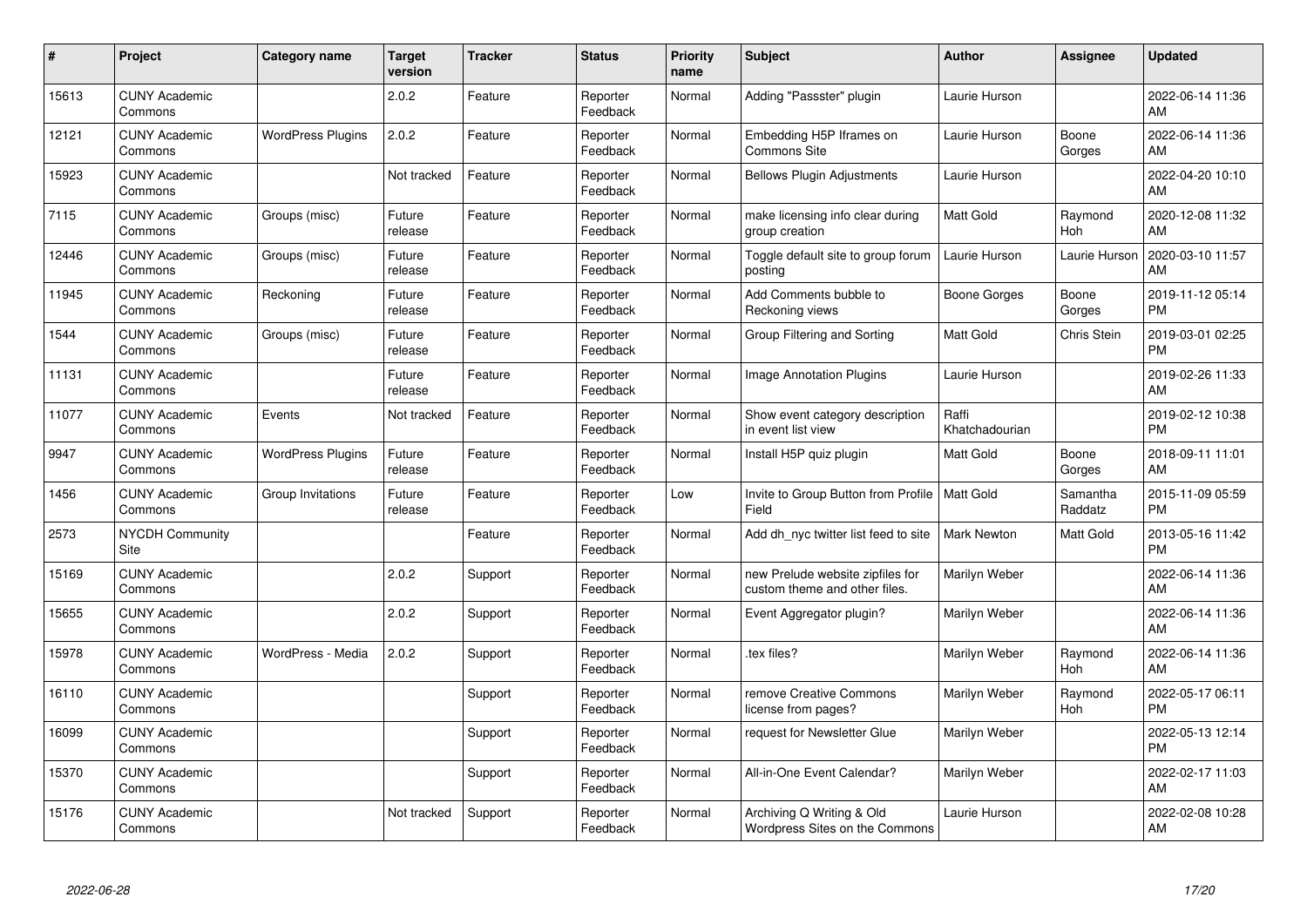| $\#$  | Project                         | <b>Category name</b>      | <b>Target</b><br>version | <b>Tracker</b> | <b>Status</b>        | <b>Priority</b><br>name | <b>Subject</b>                                                   | <b>Author</b>  | <b>Assignee</b>       | <b>Updated</b>                |
|-------|---------------------------------|---------------------------|--------------------------|----------------|----------------------|-------------------------|------------------------------------------------------------------|----------------|-----------------------|-------------------------------|
| 15260 | <b>CUNY Academic</b><br>Commons |                           |                          | Support        | Reporter<br>Feedback | Normal                  | Diacritical markings   European<br><b>Stages</b>                 | Marilyn Weber  |                       | 2022-02-04 08:16<br>AM        |
| 14983 | <b>CUNY Academic</b><br>Commons | WordPress (misc)          | Not tracked              | Support        | Reporter<br>Feedback | Normal                  | 'Read More" tag not working                                      | Rebecca Krisel | Raymond<br><b>Hoh</b> | 2021-11-23 01:17<br><b>PM</b> |
| 14900 | <b>CUNY Academic</b><br>Commons |                           | Not tracked              | Support        | Reporter<br>Feedback | Normal                  | previous theme?                                                  | Marilyn Weber  |                       | 2021-10-25 10:31<br>AM        |
| 14842 | <b>CUNY Academic</b><br>Commons |                           | Not tracked              | Support        | Reporter<br>Feedback | Normal                  | Question about widgets and block<br>editor                       | Gina Cherry    |                       | 2021-10-06 03:01<br><b>PM</b> |
| 14784 | <b>CUNY Academic</b><br>Commons |                           |                          | Support        | Reporter<br>Feedback | Normal                  | User report of logo problem when<br>using Customizer theme       | Marilyn Weber  |                       | 2021-09-17 10:25<br>AM        |
| 14538 | <b>CUNY Academic</b><br>Commons |                           | Not tracked              | Support        | Reporter<br>Feedback | Normal                  | <b>Weebly To Commons</b>                                         | Laurie Hurson  |                       | 2021-09-14 10:47<br>AM        |
| 14398 | <b>CUNY Academic</b><br>Commons |                           | Not tracked              | Support        | Reporter<br>Feedback | Normal                  | Events plug-in notification<br>problem                           | Marilyn Weber  |                       | 2021-05-11 11:21<br>AM        |
| 14074 | <b>CUNY Academic</b><br>Commons | WordPress (misc)          | Not tracked              | Support        | Reporter<br>Feedback | Normal                  | page password protection<br>problem                              | Marilyn Weber  |                       | 2021-03-02 11:03<br>AM        |
| 13975 | <b>CUNY Academic</b><br>Commons | Social Paper              | Not tracked              | Support        | Reporter<br>Feedback | Normal                  | can't approve comments on Social   Marilyn Weber<br>Paper paper  |                |                       | 2021-02-12 09:33<br>AM        |
| 13255 | <b>CUNY Academic</b><br>Commons |                           | Not tracked              | Support        | Reporter<br>Feedback | Normal                  | Accessibility problems                                           | Marilyn Weber  |                       | 2020-09-01 05:48<br><b>PM</b> |
| 13034 | <b>CUNY Academic</b><br>Commons |                           | Not tracked              | Support        | Reporter<br>Feedback | Normal                  | a site is asking people to join the<br>Commons to get a download | Marilyn Weber  |                       | 2020-07-12 07:23<br>AM        |
| 12741 | <b>CUNY Academic</b><br>Commons | <b>WordPress Plugins</b>  | Not tracked              | Support        | Reporter<br>Feedback | Normal                  | <b>Tableau Public Viz Block</b>                                  | Marilyn Weber  | Raymond<br><b>Hoh</b> | 2020-05-12 11:00<br>AM        |
| 12484 | <b>CUNY Academic</b><br>Commons |                           | Not tracked              | Support        | Reporter<br>Feedback | Normal                  | Sign up Code for COIL Course<br>starting in March                | Laurie Hurson  | <b>Matt Gold</b>      | 2020-03-02 02:26<br><b>PM</b> |
| 12350 | <b>CUNY Academic</b><br>Commons | <b>Blogs (BuddyPress)</b> | Not tracked              | Support        | Reporter<br>Feedback | Normal                  | URL creation problem                                             | Marilyn Weber  |                       | 2020-02-03 11:27<br>AM        |
| 12004 | <b>CUNY Academic</b><br>Commons |                           | Not tracked              | Support        | Reporter<br>Feedback | Normal                  | Notifications for spam blog<br>comments                          | Gina Cherry    | Raymond<br>Hoh        | 2019-11-01 12:05<br><b>PM</b> |
| 11788 | <b>CUNY Academic</b><br>Commons | <b>WordPress Plugins</b>  | Future<br>release        | Support        | Reporter<br>Feedback | Normal                  | Plugin Request - Browse Aloud                                    | scott voth     |                       | 2019-09-24 08:42<br>AM        |
| 10273 | <b>CUNY Academic</b><br>Commons | Registration              | Not tracked              | Support        | Reporter<br>Feedback | Normal                  | users combining CF and campus<br>address                         | Marilyn Weber  |                       | 2019-09-18 10:58<br>AM        |
| 11787 | <b>CUNY Academic</b><br>Commons |                           | Not tracked              | Support        | Reporter<br>Feedback | Normal                  | automated comments notifications<br>on ZenDesk                   | Marilyn Weber  |                       | 2019-08-26 06:18<br><b>PM</b> |
| 11771 | <b>CUNY Academic</b><br>Commons |                           | Not tracked              | Support        | Reporter<br>Feedback | Normal                  | post displays in sections                                        | Marilyn Weber  |                       | 2019-08-20 10:34<br>AM        |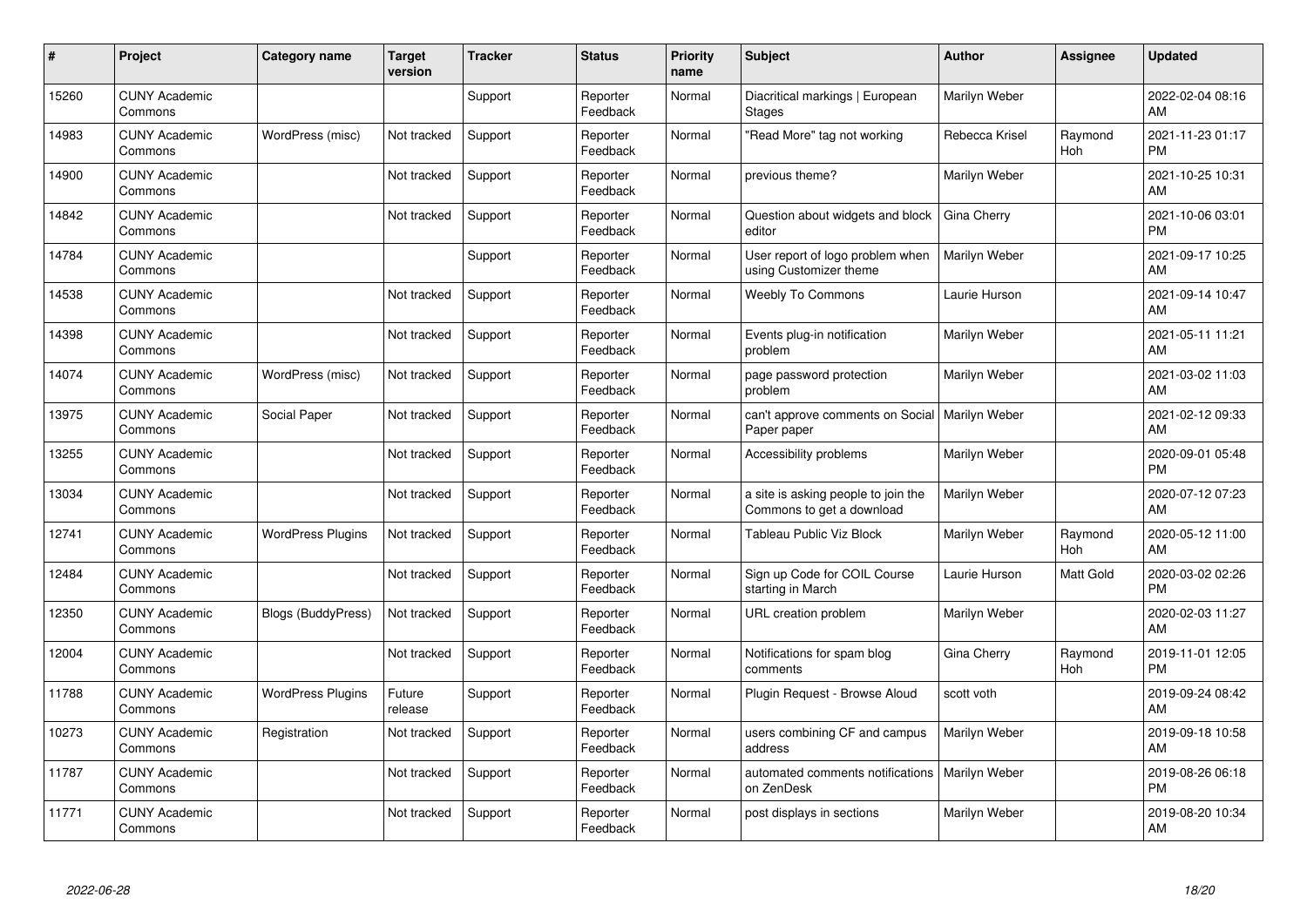| #     | Project                                                                 | Category name            | <b>Target</b><br>version | <b>Tracker</b> | <b>Status</b>                       | <b>Priority</b><br>name | <b>Subject</b>                                                             | <b>Author</b>         | <b>Assignee</b>     | <b>Updated</b>                |
|-------|-------------------------------------------------------------------------|--------------------------|--------------------------|----------------|-------------------------------------|-------------------------|----------------------------------------------------------------------------|-----------------------|---------------------|-------------------------------|
| 11493 | <b>CUNY Academic</b><br>Commons                                         | Domain Mapping           | Not tracked              | Support        | Reporter<br>Feedback                | Normal                  | Domain Mapping Request - Talia<br>Schaffer                                 | scott voth            | <b>Matt Gold</b>    | 2019-08-06 08:39<br>AM        |
| 11509 | <b>CUNY Academic</b><br>Commons                                         |                          | Not tracked              | Support        | Reporter<br>Feedback                | Normal                  | deleted Page causing a Menu<br>problem?                                    | Marilyn Weber         |                     | 2019-06-04 09:54<br>AM        |
| 11386 | <b>CUNY Academic</b><br>Commons                                         | WordPress - Media        | Not tracked              | Support        | Reporter<br>Feedback                | Normal                  | disappearing images                                                        | scott voth            | Boone<br>Gorges     | 2019-05-14 10:32<br>AM        |
| 11449 | <b>CUNY Academic</b><br>Commons                                         | WordPress - Media        | Not tracked              | Support        | Reporter<br>Feedback                | Normal                  | Cloning Media Library for JITP<br>from Staging to Production Site          | <b>Patrick DeDauw</b> | Boone<br>Gorges     | 2019-05-13 12:00<br><b>PM</b> |
| 11149 | <b>CUNY Academic</b><br>Commons                                         |                          | Not tracked              | Support        | Reporter<br>Feedback                | Normal                  | comments getting blocked                                                   | Marilyn Weber         | Raymond<br>Hoh      | 2019-03-26 11:40<br>AM        |
| 10982 | <b>CUNY Academic</b><br>Commons                                         | Domain Mapping           | Not tracked              | Support        | Reporter<br>Feedback                | Normal                  | <b>CNAME</b> question                                                      | scott voth            |                     | 2019-01-22 04:29<br><b>PM</b> |
| 10657 | <b>CUNY Academic</b><br>Commons                                         |                          | Not tracked              | Support        | Reporter<br>Feedback                | Normal                  | child theme problems                                                       | Marilyn Weber         |                     | 2018-11-08 01:19<br>PM        |
| 9207  | <b>CUNY Academic</b><br>Commons                                         |                          | Future<br>release        | Support        | Reporter<br>Feedback                | Normal                  | display dashboards made in<br>Tableau?                                     | Marilyn Weber         | Boone<br>Gorges     | 2018-04-10 10:42<br>AM        |
| 9211  | <b>CUNY Academic</b><br>Commons                                         | <b>WordPress Plugins</b> | Future<br>release        | Support        | Reporter<br>Feedback                | Normal                  | Auto-Role Setting in Forum Plugin<br>Causing Some Confusion                | <b>Luke Waltzer</b>   | Boone<br>Gorges     | 2018-03-13 11:44<br>AM        |
| 5826  | <b>CUNY Academic</b><br>Commons                                         | <b>WordPress Plugins</b> | Future<br>release        | Support        | Reporter<br>Feedback                | Normal                  | <b>Remove Subscription Options</b><br>plugin from directory                | Sarah Morgano         | Sarah<br>Morgano    | 2016-10-21 04:14<br><b>PM</b> |
| 14504 | <b>CUNY Academic</b><br>Commons                                         |                          | Not tracked              | Publicity      | Reporter<br>Feedback                | Normal                  | Adding showcases to home page<br>menu                                      | Laurie Hurson         | Boone<br>Gorges     | 2022-01-19 03:26<br><b>PM</b> |
| 6014  | <b>CUNY Academic</b><br>Commons                                         | Publicity                | Future<br>release        | Publicity      | Reporter<br>Feedback                | Normal                  | Google search listing                                                      | <b>Matt Gold</b>      | Boone<br>Gorges     | 2016-09-21 03:48<br><b>PM</b> |
| 3419  | <b>CUNY Academic</b><br>Commons                                         | Group Invitations        | 1.6.14                   | Bug            | Testing<br>Required                 | Normal                  | Neatening the display of<br>messages on group requests                     | Matt Gold             | Boone<br>Gorges     | 2014-09-01 09:29<br><b>PM</b> |
| 11649 | <b>CUNY Academic</b><br>Commons                                         | <b>WordPress Plugins</b> | 2.0.2                    | Bug            | In Progress                         | Normal                  | CC license displayed on every<br>page                                      | Gina Cherry           | Raymond<br>Hoh      | 2022-06-14 11:36<br>AM        |
| 10380 | <b>CUNY Academic</b><br>Commons                                         | WordPress (misc)         | Future<br>release        | Feature        | In Progress                         | Normal                  | Remove blacklisted plugins                                                 | Boone Gorges          |                     | 2022-04-26 12:00<br><b>PM</b> |
| 12062 | AD/O365 Transition<br>from NonMatric to<br><b>Matriculated Students</b> |                          |                          | Feature        | In Progress                         | Normal                  | create solution and console<br>project                                     | Emilio Rodriguez      | Emilio<br>Rodriguez | 2019-11-12 03:56<br><b>PM</b> |
| 14994 | <b>CUNY Academic</b><br>Commons                                         | cdev.gc.cuny.edu         | Not tracked              | Support        | In Progress                         | Normal                  | Clear Cache on CDEV                                                        | scott voth            | Raymond<br>Hoh      | 2021-12-07 03:51<br><b>PM</b> |
| 16313 | <b>CUNY Academic</b><br>Commons                                         | Social Paper             | 2.0.2                    | Bug            | Staged for<br>Production<br>Release | Normal                  | "My Papers" admin nav should be<br>removed for users without any<br>papers | Raymond Hoh           | Raymond<br>Hoh      | 2022-06-28 06:14<br><b>PM</b> |